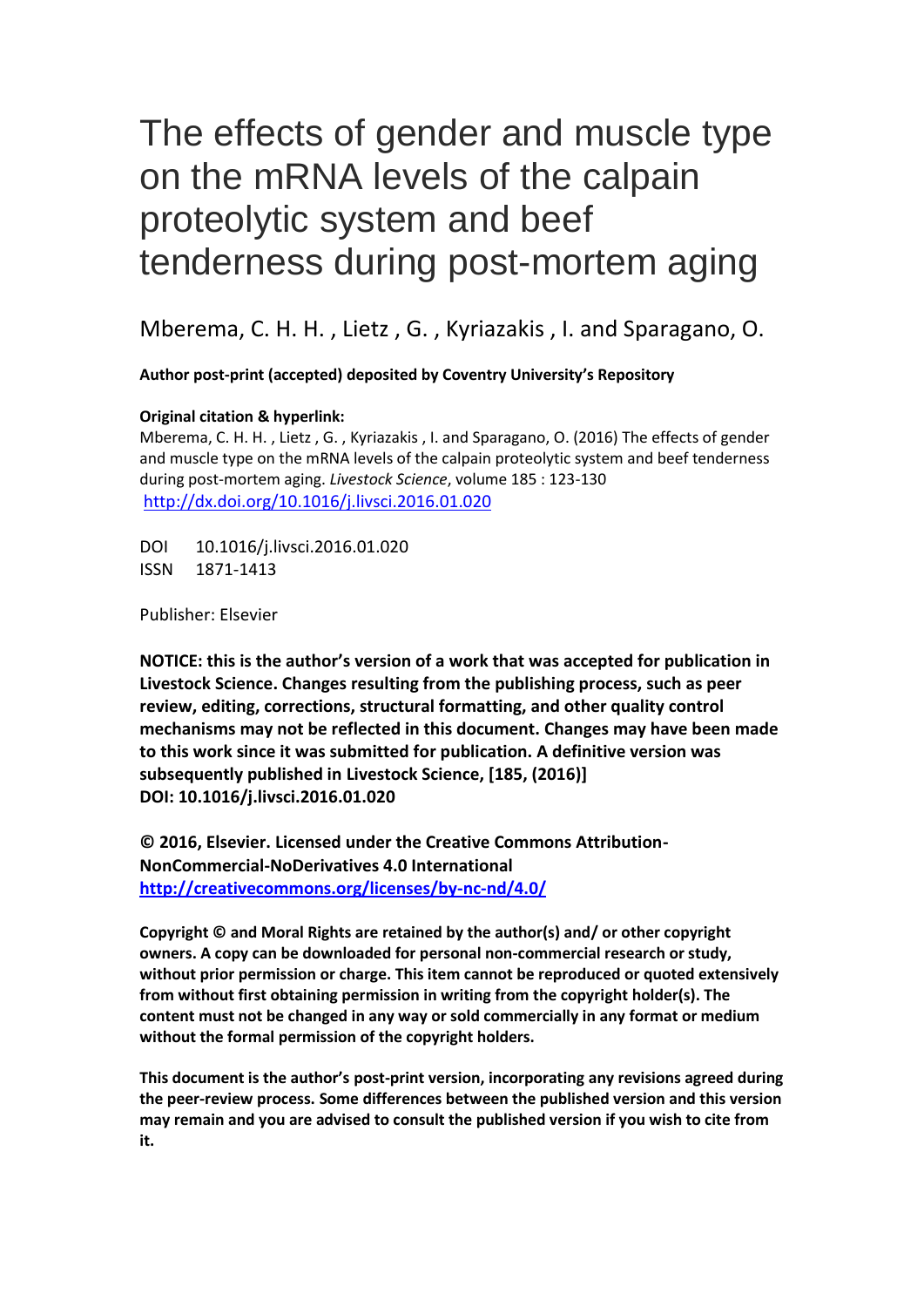# Author's Accepted Manuscript

The effects of gender and muscle type on the mRNA levels of the calpain proteolytic system and beef tenderness during *post-mortem* aging

Christopher Heinz Hunke Mberema, Georg Lietz, Ilias Kyriazakis, Olivier A.E. Sparagano



PII: S1871-1413(16)30020-8 DOI: <http://dx.doi.org/10.1016/j.livsci.2016.01.020> Reference: LIVSCI2938

To appear in: *Livestock Science*

Received date: 25 May 2015 Revised date: 23 January 2016 Accepted date: 25 January 2016

Cite this article as: Christopher Heinz Hunke Mberema, Georg Lietz, Ilia Kyriazakis and Olivier A.E. Sparagano, The effects of gender and muscle type on the mRNA levels of the calpain proteolytic system and beef tenderness during *post-mortem* aging, *Livestock Science,* <http://dx.doi.org/10.1016/j.livsci.2016.01.020>

This is a PDF file of an unedited manuscript that has been accepted for publication. As a service to our customers we are providing this early version of the manuscript. The manuscript will undergo copyediting, typesetting, and review of the resulting galley proof before it is published in its final citable form. Please note that during the production process errors may be discovered which could affect the content, and all legal disclaimers that apply to the journal pertain.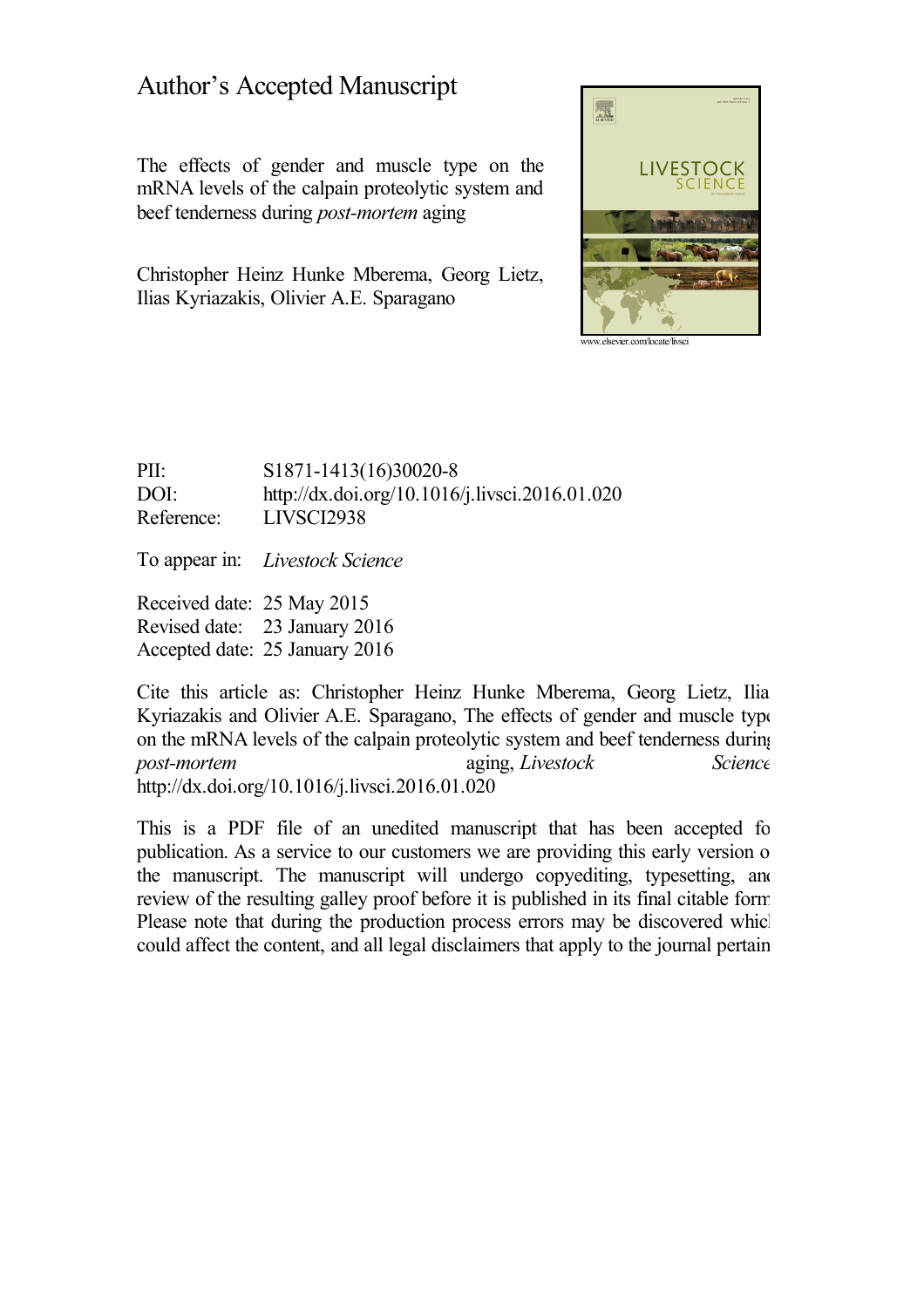The effects of gender and muscle type on the mRNA levels of the calpain proteolytic system and beef tenderness during *post-mortem* aging

Christopher Heinz Hunke Mberema<sup>a, §</sup>, Georg Lietz<sup>a</sup>, Ilias Kyriazakis<sup>a</sup> and Olivier A.  $E.$  Sparagano $<sup>b</sup>$ </sup>

<sup>a</sup>School of Agriculture, Food and Rural Development, Agriculture Building, Newcastle University, Newcastle upon Tyne, NE1 7RU, United Kingdom. <sup>b</sup>Vice-Chancellor Office, Coventry University, Priory Street, Coventry, CV1 5FB, United Kingdom.

§ Corresponding Author: Faculty of Agriculture and Natural Resources, University of Namibia, Ogongo Campus, P/Bag 5520, Oshakati, Republic of Namibia. Tel: + 264 65 223 5000. Fax: +264 65 223 5294. E-mail Address: cmberema@unam.na

#### Abstract

The objective of this study was to determine the effects of gender and muscle type on the mRNA levels of the calpain system and the tenderization of beef meat. The *Longissimus thoracis* (LT) and the *Semimembranosus* (SM) were sampled from each bull, steer and heifer after routine slaughter (Six animals per group). The mRNA levels of  $\mu$ -calpain, m-calpain, calpain-3 and calpastatin were quantified using real-time PCR. Concurrently, tenderness was determined following the Warner-Bratzler Shearforce (WBSF) procedure and rate of tenderization during *post-mortem* storage was calculated from the WBSF values of 7d and 35d aged steaks. The results show that bulls had significantly lower (*P* < 0.01) WBSF values than heifers which were accompanied by higher ( $P < 0.01$ ) levels of  $\mu$ -calpain and calpain-3 mRNA but similar levels of calpastatin as compared to heifers. There was a significantly higher (*P* < 0.05) calpastatin expression in steers, as compared to heifers. However, µ-calpain expression was lower (*P* < 0.05) in heifers whose meat was significantly tougher (*P* < 0.05) than that of steers. Steer meat was slightly tougher than that of bulls, while steers had had a tendency to express higher levels of calpastatin but similar µ-calpain and calpain-3 mRNA. The LT had lower (*P* < 0.05) WBSF values than the SM but these muscles tenderised at the same rate, and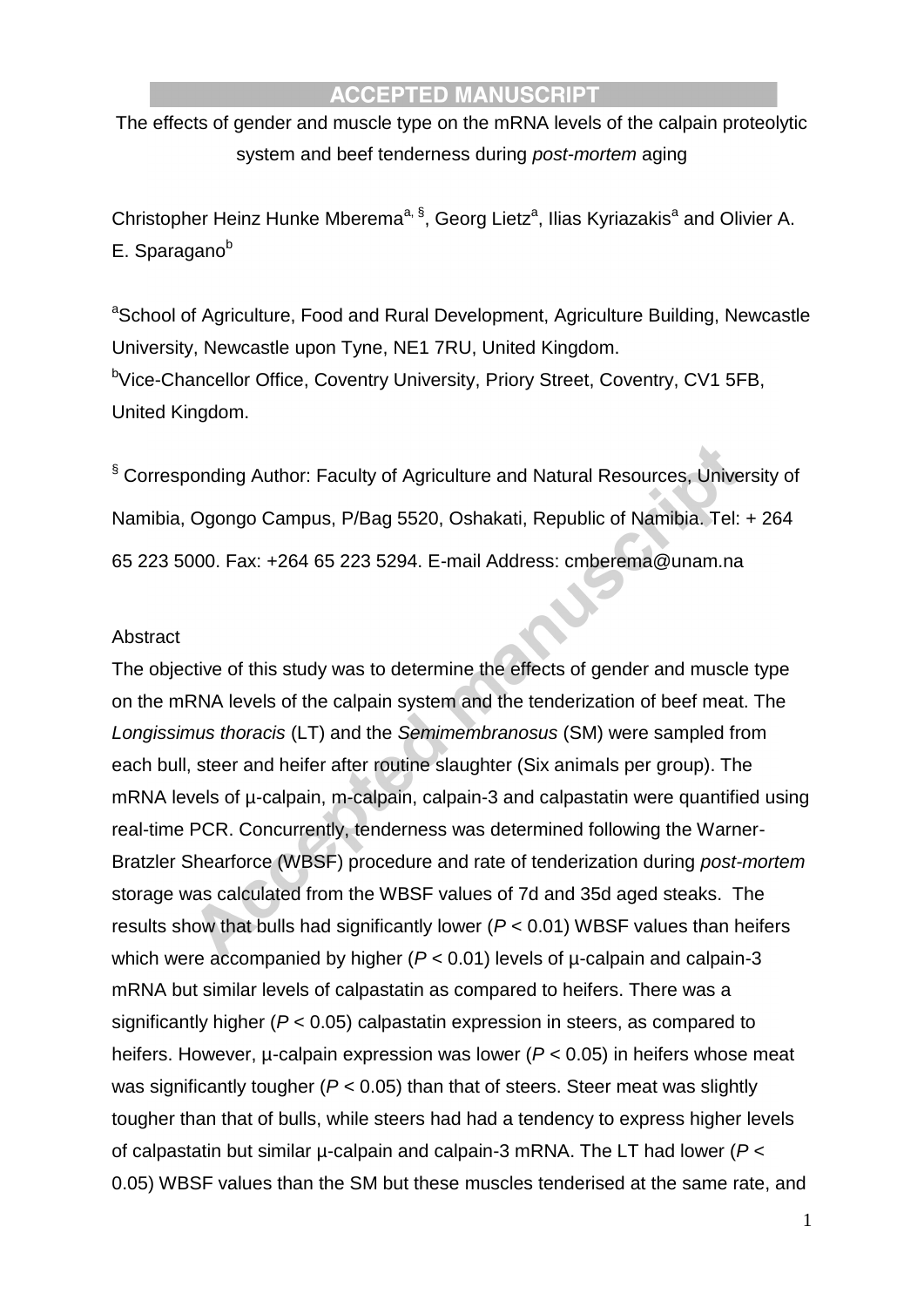had similar mRNA levels for all investigated genes. M-calpain mRNA levels were not significantly affected by muscle and gender (*P* > 0.05). Moreover, calpain 3 was negatively correlated to 7d WBSF values (*P* < 0.05). Despite the small sample size, these results suggest that variations in beef tenderness could be modulated through the differential expression of the members of the calpain system, specifically, µcalpain, calpain 3 and calpastatin.

#### Keywords

Calpain, gene expression, gender, meat quality, beef cattle, calpastatin

#### Introduction

The calpain system consists of a large family of proteolytic enzymes whose *postmortem* activities have been associated with enhanced meat quality characteristics. Specifically, the roles of the micromolar  $Ca^{2+}$  requiring u-calpain, the millimolar  $Ca^{2+}$ requiring m-calpain (Dayton, 1982), the skeletal muscle-specific calpain-3 or p94 (Sorimachi et al., 1989) and calpastatin (Goll et al., 2003) have been extensively investigated in the degradation of several myofibrillar proteins.

Research has shown that Calpastatin regulates the activities of μ-calpain and mcalpain (Goll et al., 2003), where higher calpastatin activity leads to less tender meat (Morgan et al., 1993a). Therefore, as calpastatin losses its inhibitory effects during *post-mortem* aging, the ubiquitous calpains becomes increasingly active and cleaves myofibrillar proteins such as titin, desmin and vinculin which leads to increased tenderness (Taylor et al., 1995; Kemp et al., 2010).

Despite this, evidence about the activities of the individual members of the calpain system and their specific roles in the degradation of skeletal muscle proteins remain contentious. Huff-Lonergan et al. (1996) demonstrated that the *in vitro* degradation of desmin, nebulin, titin, vinculin, troponin-T, and other cytoskeletal proteins by μ-and m-calpain were similar to those observed in *post-mortem* muscle. However, Boehm et al. (1998) argued that m-calpain would not autolyse under the  $Ca^{2+}$  levels observed in *post-mortem* muscle. In addition, the degradation of myofibrillar proteins were significantly reduced in μ-calpain knock-out mouse, suggesting that m-calpain may be inactive in *post-mortem* muscle (Geesink et al., 2006). However, others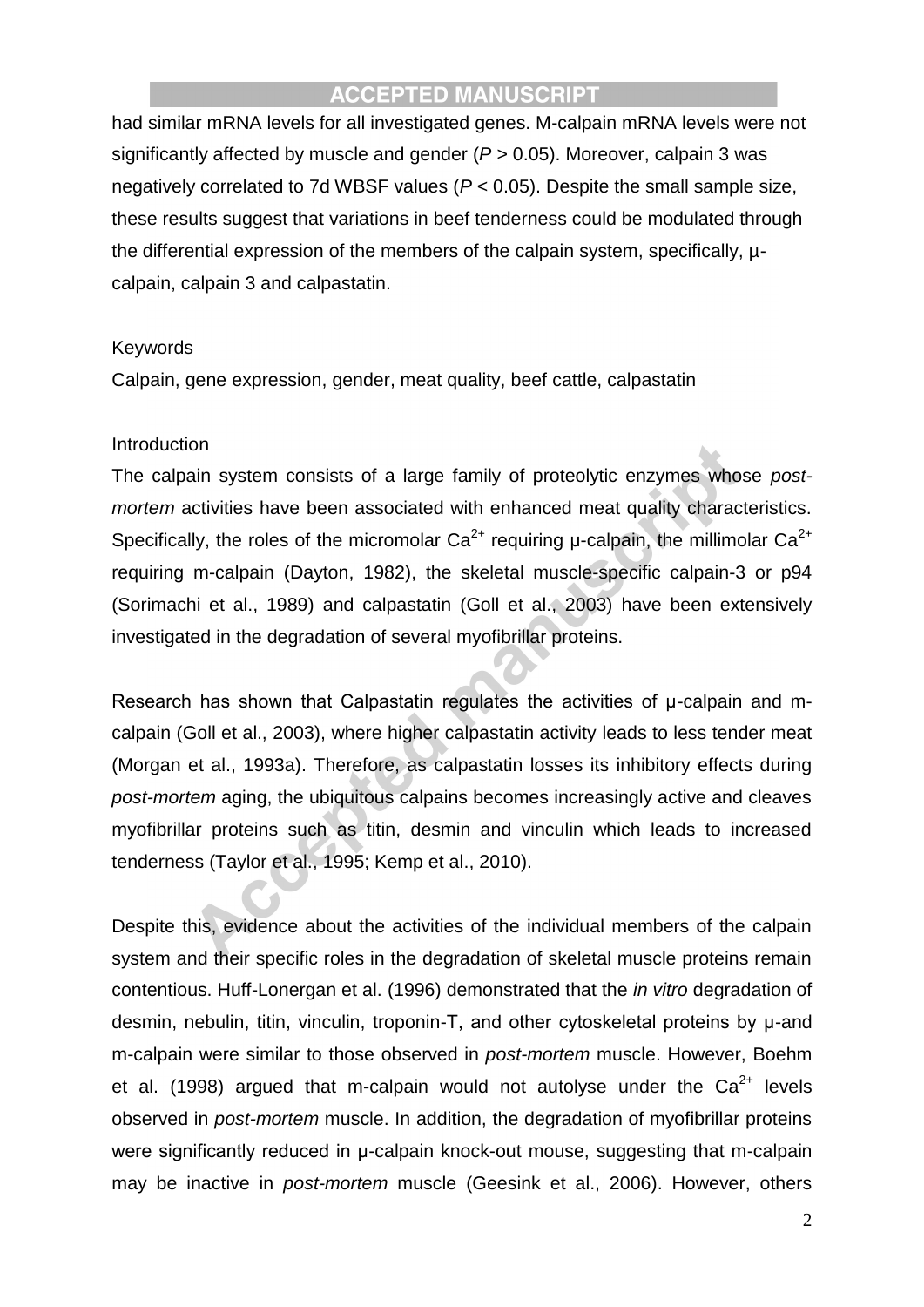argue that the levels of calcium *in vivo* may not be accurately represented through *in vitro* assays and there are possibly other unknown cofactors that may be involved and may allow m-calpain to be active (Goll et al., 2003).

Similarly, no differences in *post-mortem* protein degradation were found between calpain-3 knockout and wild type mice (Geesink et al., 2005) despite the strategic location of the protease within the sarcomere (Sorimachi et al., 1996). Besides, calpastatin does not regulate calpain-3 activities (Ono et al., 2004), suggesting no significant role for this protease in meat tenderization. In contrast, significant correlations between the appearance of the autolysed calpain-3 and the degradation of nebulin in the *Longissimus* muscle of goats were reported (Ilian et al., 2004). Results from the *Longissimus* muscles of pigs showed a positive relation between calpain-3 mRNA and tenderness (Yang et al., 2012), conflicting those of Gandolfi et al. (2011) who found high calpain 3 expression in relation to higher shear force values.

This suggests that all three calpains may have proteolytic properties but the extent of their involvement during *post-mortem* aging may sometimes be difficult to ascertain. In other words, direct evidence at the protein levels are challenging in terms of quantification and the emulation of *in vivo* activity levels. In that case, quantification of the mRNA levels of candidate genes under varying experimental and physiological conditions may offer insights into the variable cellular demand of a specific protease.

It was thus presumed that these genes would be differentially regulated in bulls, steers and heifers and the variation would be indicative of differences in meat quality characteristics. Taking into consideration post-transcription modifications, the variations observed in mRNA concentrations of a particular gene may correlate to a great extent with the quantity and activity of the translated protein, as demonstrated by others for m-calpain and calpastatin (Parr et al., 1992; Ilian et al., 1999) and other genes (Tang et al., 2010).

Such information may be useful particularly to the meat industry as it would enhance the understanding of the molecular basis of meat tenderization, and may allow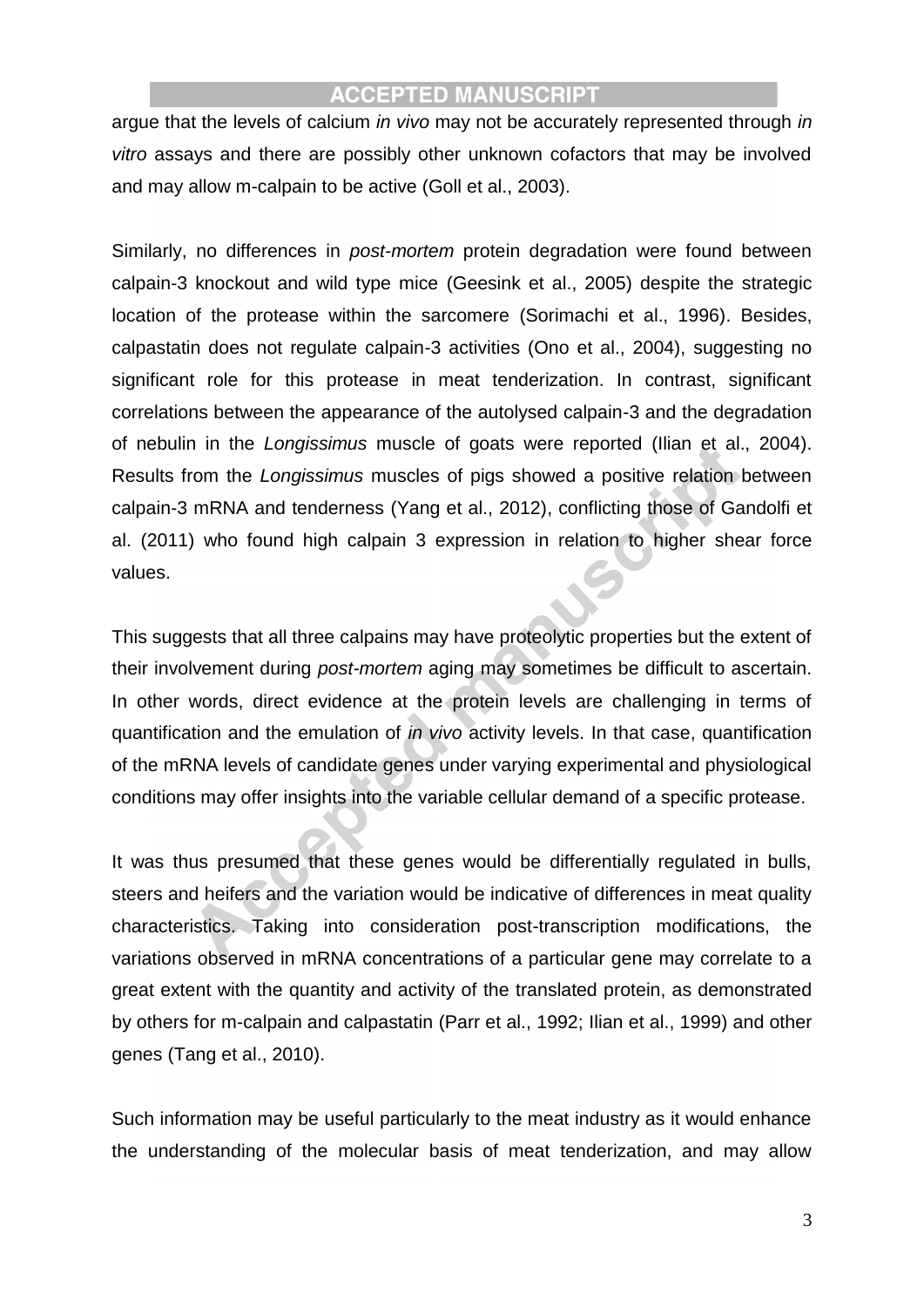amendment of pre-slaughter handling practices and *post-mortem* treatments that improves meat quality.

Therefore, the objective of this study was to quantify the mRNA levels of the large subunits of μ-calpain, m-calpain, calpain-3 and calpastatin in bovine skeletal muscles and to test the hypothesis that gender and muscle type have an effect on the expression of these genes in association with meat tenderness.

#### Materials and Methods

#### Sample acquisition and storage

Eighteen Hereford-cross cattle were obtained from a commercial farm in Yorkshire, North-East England and slaughtered at equivalent liveweight of approximately 550 kg following the regulations in an EU approved abattoir and in accordance with EU Directive 2010/63/EU. The carcases were weighed and then graded by expert meat graders following the EUROP carcass classification.

Six carcasses from each gender group, namely young bulls, steers and heifers, were selected for use in this study. Muscle tissue sub-samples for RNA extraction were collected from each carcass by making a deep incision approximately 10 cm into the forerib and topside section to access the *Longissimus thoracis* (LT) and the *Semimembranosus* (SM), respectively. These sub-samples were then immediately submerged in tubes containing RNA*later*<sup>™</sup> stabilization reagent (Sigma-Aldrich, St. Louis, USA). This was carried out within 10 minutes after exsanguination. After 24 hours, the sub-samples were subsequently frozen at -20 ˚C in accordance with manufacturer recommendations (Sigma-Aldrich, St. Louis, USA). The rest of the carcass was stored in a 4 ˚C chiller to age for 7 days, for subsequent use in meat tenderness analysis.

#### Measurement of pH

Specifically, Carcass pH was taken at the centre of Longissimus muscle, at approximately 15 min and 24 hours after slaughter for pH0 and pH2d, respectively. This was then repeated after 1 week to obtain the pH7d. The pH0 and pH2d readings for bull carcasses were not available and thus only the pH7d could be reported for this group.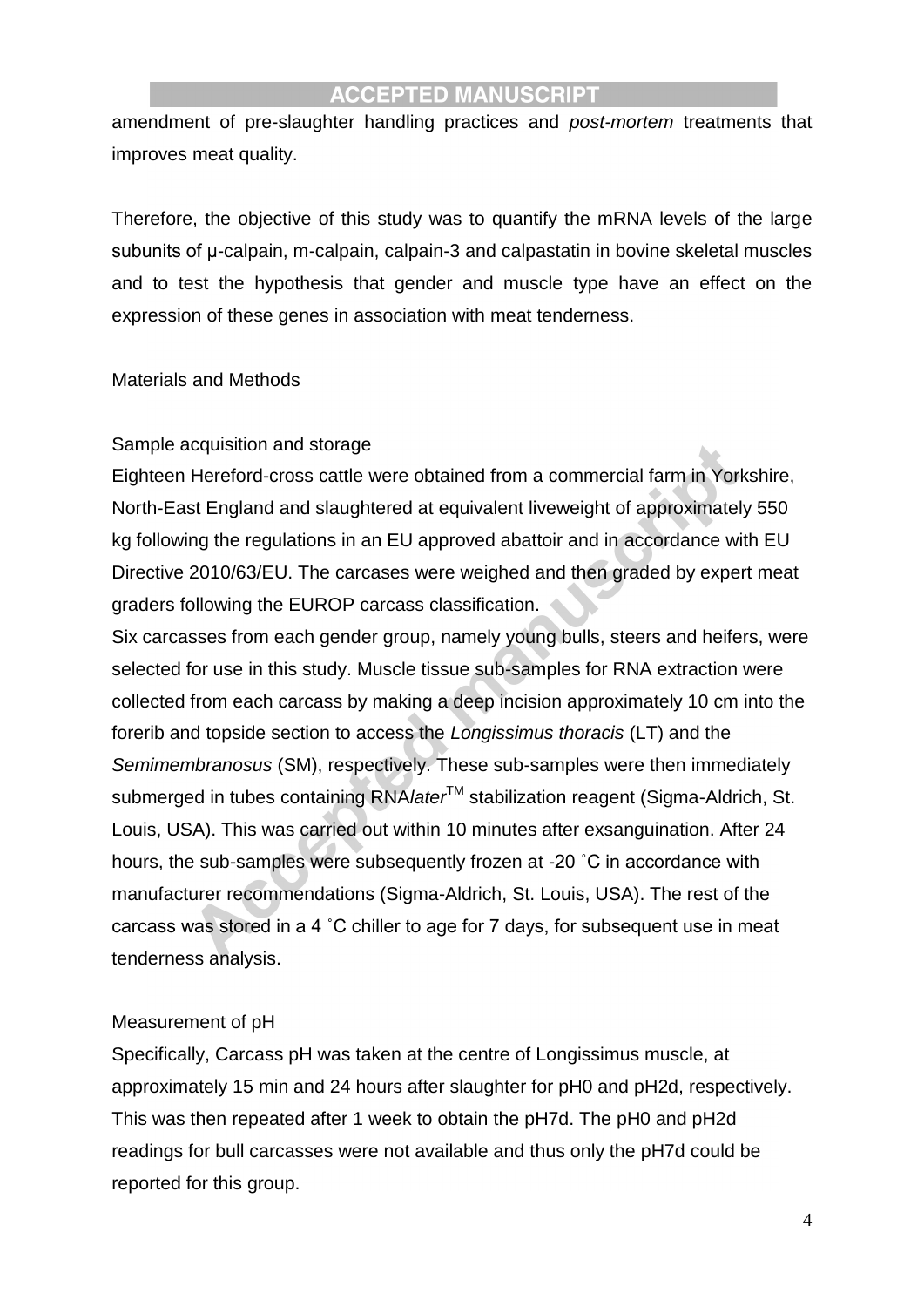#### RNA extraction

Total RNA were extracted from 100 mg bovine skeletal muscle subsamples using the RNeasy fibrous tissue extraction kit (Qiagen, Germany), following manufacturer's instructions. To ensure that any carry-over genomic DNA was eliminated, the eluates were treated with DNase-I (Sigma-Aldrich, St. Louis, USA). Total isolated RNA was quantified using a NanoDrop® ND-1000 spectrophotometer (NanoDrop Technologies, Wilmington, USA), were the A260/A280 ratios between 1.40 and 2.16 indicated samples with optimal purity. Quality was assessed by performing electrophoresis on a 2 % agarose gel and by exposure to UV light using the SYNGENE system (SynGene Ltd., Cambridge, UK). The RNA was then aliquoted into microtubes and stored at -80 ˚C until required in downstream processes.

#### Quantitative PCR

The mRNA levels of μ-Calpain, m-Calpain, Calpain-3 and Calpastatin in the two skeletal muscles were determined by real-time quantitative PCR (qPCR). Firstly, the total RNA was reverse-transcribed to cDNA using the Verso<sup>TM</sup> reverse transcriptase and oligo-dT primers from the Verso® cDNA synthesis kit (Abgene Ltd., Epsom, UK). Then an aliquot was taken from each tube to create a pooled cDNA mixture which was subsequently serially diluted 5-fold to generate a standard curve. Real-time PCR was performed in a 25 μl amplification reaction mixture containing 5 μl of cDNA, 12.5 μl ABsolute<sup>TM</sup> Blue QPCR SYBR® Green master mix (ABgene Ltd., Epsom, UK), 300 nM of gene specific primers (Primerdesign Ltd., Southampton, UK) and PCR-grade water. Duplicate reactions for each study sample and triplicate reactions for standard curve subsamples were performed as a means of controlling between wells variation. The sequences of the primers used in the amplification of target genes are shown in Table 1. On the other hand, commercially available primers sets for the *Bos taurus* housekeeping genes (HKGs), namely Glyceraldehyde-3-phosphate dehydrogenase (GAPD), Peptidylprolyl isomerase-A (PPIA) and Eukaryotic initiation factor-2B Subunit 2 (EIF2B2), were used to amplify the reference genes (Primer Design, Southampton, UK). The GeneBank Accession Numbers for these HKGs genes are NM\_001034034, NM\_178320 and NM\_001015593, respectively.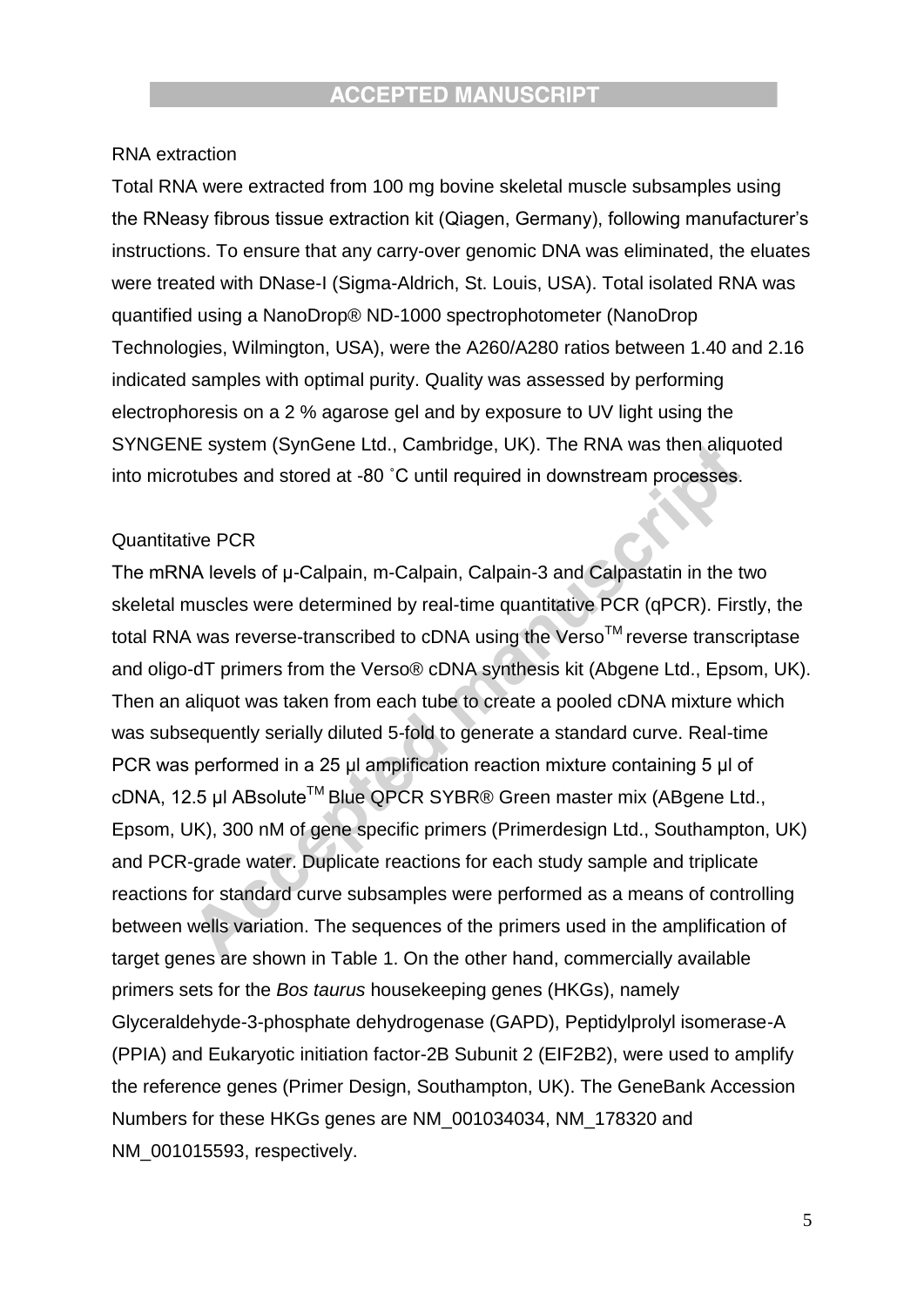The following PCR cycling conditions were used in the Mastercycler® ep realplex thermal cycler (Eppendorf AG, Hamburg, Germany): One 15 min cycle of enzyme activation at 95 ˚C, 40 cycles at 95 ˚C for 15s, 30s annealing at 60 ˚C and 30s elongation at 72 ˚C. The threshold cycle value (Ct value) of each reaction tube was automatically determined using the realplex 2.2 software (Eppendorf AG, Hamburg, Germany).

#### Quantification of Gene expression

For each primer, the PCR efficiency and  $R^2$  were calculated from the slope of the curve by plotting the Ct values against the cDNA concentration and using the formula: *E*= (10(-1/slope) -1)\*100.

For each sample, arithmetic mean of its technical replicates' Ct values were then converted into relative quantification values (Q) following the delta-Ct formula  $Q =$ E(ΔCt), where *E* is the efficiency of a specific gene and ΔCt is the difference between the lowest intra-gene Ct value and the mean Ct of the sample (min Ct – sample Ct). These Q values were further divided by the normalization factor (NF) value to obtain the normalized mRNA level of a specific target gene. The NF value was derived from the geometric mean of the Q values of selected reference genes. Specifically, the NF value was calculated from the geometric means of GAPD (NM\_001034034), PPIA (NM\_178320) and EIF2B2 (NM\_001015593) using the geNorm algorithm (Vandesompele et al., 2002).

Determination of Meat Tenderness

#### i. Muscle preparations and aging treatments

Due to abattoir restrictions, meat samples for *post-mortem* aging could only be obtained one week after slaughter. Therefore, at 7d *post-mortem*, the *Longissimus thoracis* and the *Semimembranosus* muscles were removed from the right side forerib and the topside, respectively. Five steaks were cut from each muscle, vacuum sealed individually, and then randomly assigned to 7, 14, 21, 28 and 35d *post-mortem* aging treatments. Each steak was 2.54 cm thick and was cut perpendicular to muscle fibre orientation. The steaks for the 7d *post-mortem* aging were frozen immediately while the remaining steaks were aged at 4 °C for the designated aging period before freezing at -20 °C.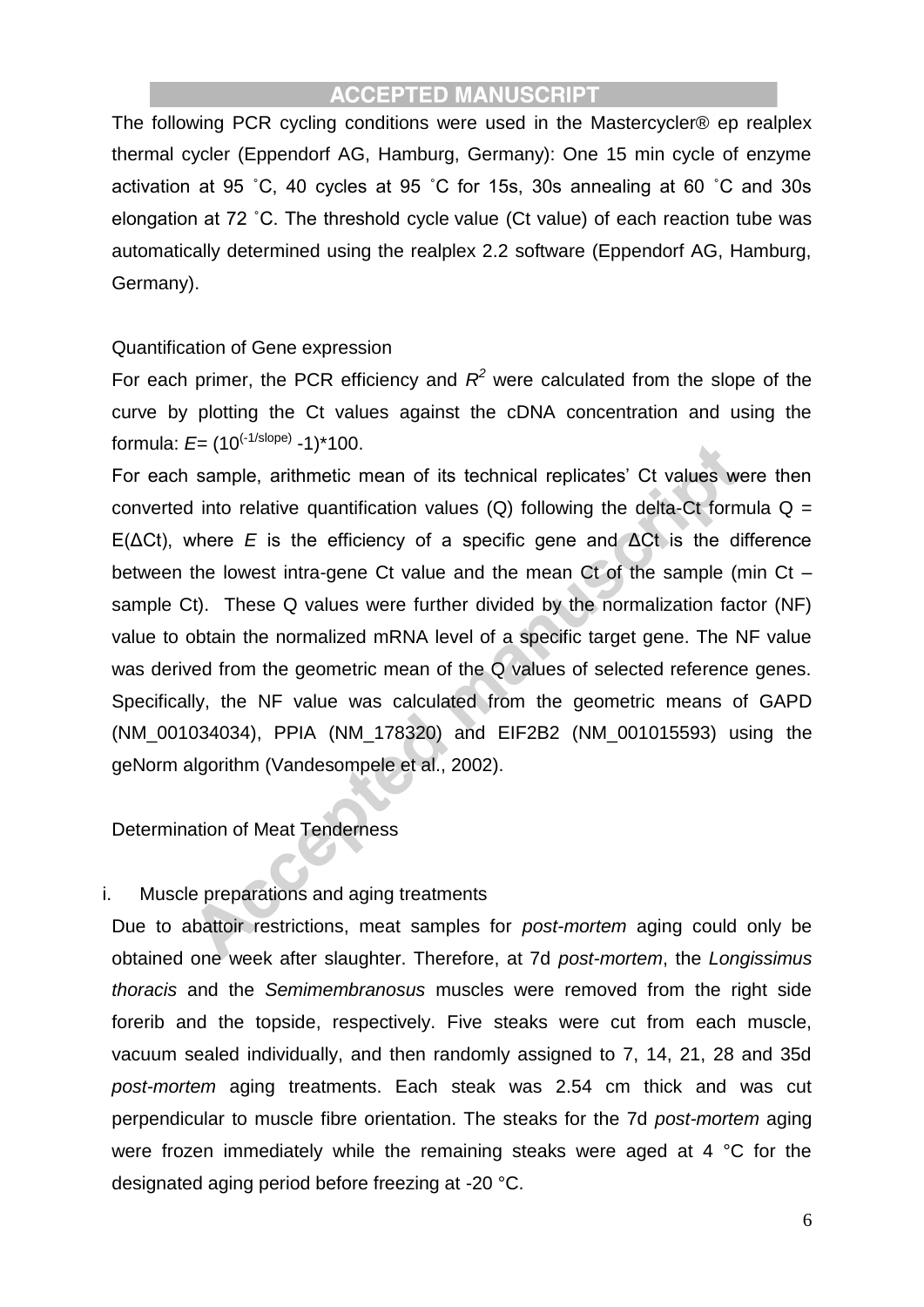ii. Warner-Bratzler Shear Force analysis and calculations of Aging Response Subsamples of approximately 100 x 100 mm were cut from each steak then suspended in individual plastic net bags at 4 °C to allow them to thaw and drip freely for 24 h. The steaks were then placed in individual self-sealing polypropylene bags and cooked for 20 min in a waterbath (Grant Optima™ GD100, Grant Instruments Ltd., Cambridge, UK) to allow the sample's internal temperature to reach 71 °C. Cooking was made in a waterbath preheated to 80 °C.

The Warner-Bratzler shear force (WBSF) procedure (Bratzler, 1949) was then performed as an instrumental measure for tenderness. Specifically, using a sharp hand-held coring device, 6 cylindrical cores measuring 1.27 cm in diameter, were cut out from the middle of each cooked sample by drilling parallel to the longitudinal orientation of the muscle fibres. WBSF values were obtained with an automated standard texture analyser (1000S apparatus, Lloyd Instruments, Southampton, UK) fitted with a 60˚ V-notch blade and a 500 N load cell, preset to shear at a crosshead speed of 250 mm/min and to display maximum deformation in Newton (N). The mean value of the 6 cores was reported as the WBSF value (N) of that specific sample. In addition, the difference between 7d and the 35d shearforce values defined the aging response of the steak sample.

#### Statistical Analysis

The data were analysed using the SPSS statistical package (SPSS version 17, Inc, Chicago, IL). The normalized mRNA levels of each sample were first subjected to arcsine square root transformation (Ferguson and Takane, 1989), and then a twoway ANOVA was performed for each gene with gender and muscle as factors. The differences between the three gender groups for age at slaughter, liveweight, carcass parameters and each measure of pH were analysed using a one-way ANOVA in SPSS. On the other hand, the effects of gender, muscle type and *postmortem* aging periods on the WBSF values and the aging response were analysed using a mixed-design ANOVA, with muscle type as a repeated measures variable and days *post-mortem* nested in each muscle type. Hot carcass weight was used as a covariate and the Bonferroni corrections were applied in all subsequent *Post-hoc*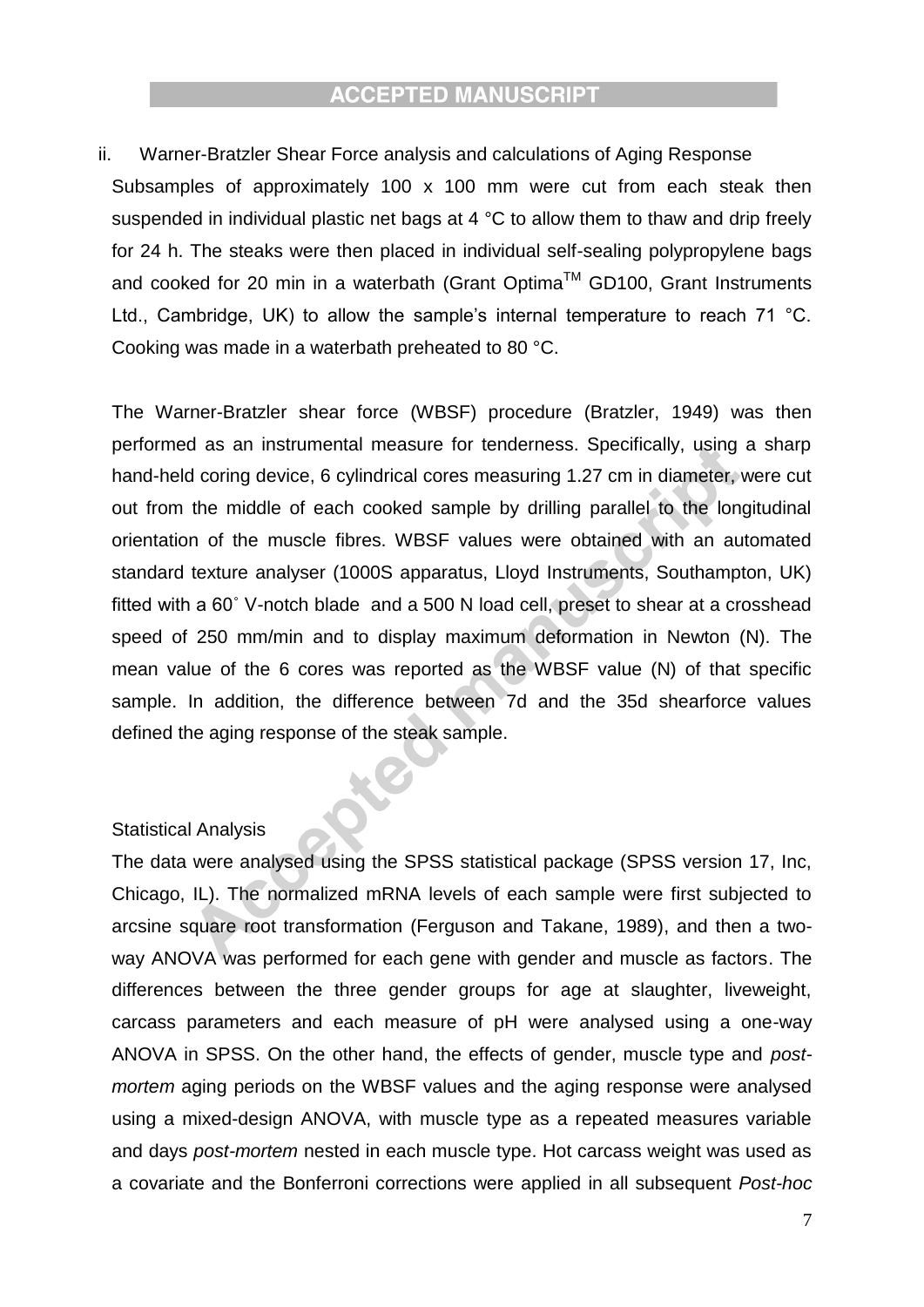analyses. The relationships between meat tenderness and gene expression were analysed by Pearson's correlation coefficients.

#### **Results**

The effects of gender and muscle type on the expression of the calpain system Table 2 shows the mRNA levels of calpain system genes in the *Semimembranosus* and *Longissimus thoracis* of bulls, steers and heifers. Hot carcass weight was not a significant covariate for the relative mRNA levels of all the genes (*P* >0.05). There were no significant interactions between gender and muscle type on the expression of µ-calpain. The main effects of muscle type was also insignificant (*P* = 0.85). However, the analysis revealed that gender had a highly significant effect  $(P =$ 0.001) with heifers showing lower u-calpain mRNA levels than both steers and bulls. The mean mRNA levels for bulls were similar (*P* > 0.05) to those of steers, suggesting that castration did not regulate μ-calpain expression. The results also showed that gender and muscle type had no effects (*P* > 0.05) on the expression of m-calpain (Table 2).

Furthermore, there were no significant interactions (*P* > 0.05) between gender and muscle type on calpain-3 expression, mainly due to similar mRNA levels in both muscles. The effects of gender was however significant, where the mRNA levels of bulls appeared to be up-regulated as compared to those of heifers (*P* < 0.01). No other statistically significant differences were observed on the calpain-3 mRNA levels.

There were however significant interactions (*P* < 0.05) between gender and muscle on the expression of calpastatin. These were mainly due to higher mRNA levels in steers LT as compared to other samples. Therefore, the significant main effect of gender revealed that steers had higher levels of calpastatin mRNA than heifers (*P* = 0.01). There was also a tendency for steers to have higher levels of calpastatin mRNA than bulls  $(P = 0.09)$ . The main effect of muscle type was also marginally significant (*P* = 0.06) due to higher calpastatin expression in steer LT.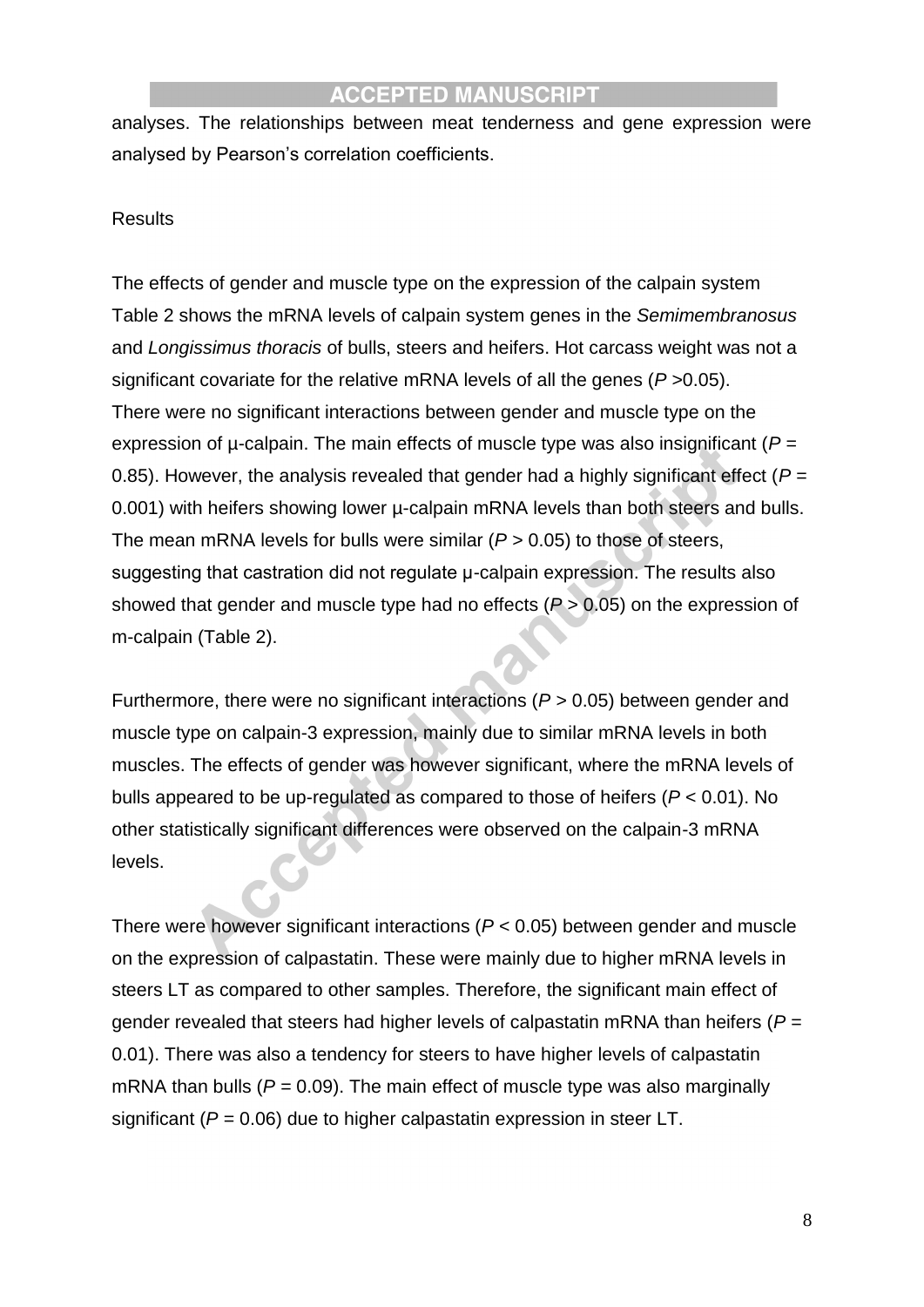#### Carcass measurements

The means  $\pm$  SEM for age at slaughter, liveweight, carcass grading and of pH measurements in bulls, heifers and steers are reported in Table 3. The three gender groups differed significantly ( $P < 0.001$ ) with regards to age at slaughter with heifers being the oldest, followed by steers and young bulls. In contrast no differences were found in liveweights and carcass weights although steers had a lower dressing percentage than bulls. The EUROP fatness score was highest in heifers, which were significantly different from bulls and steers (*P* < 0.05). In contrast, the carcasses of bulls had similar fatness scores as those of steers. There were also no differences in terms of carcass conformation between the gender groups. Steer carcasses had significantly higher pH values than heifers for both  $pH_0$  and  $pH_{2d}$  readings ( $P < 0.01$ ). The pH readings at early *post-mortem* ( $pH_0$  and  $pH_{2d}$ ) were not available for bull carcasses and therefore not reported. However, the 7d *post-mortem* pH values of carcasses from the three gender groups were obtained and no differences were found (*P* > 0.05). The carcasses of steers initially had a high pH value close to neutral which declined during *post-mortem* aging. Those of heifers, however, increased from 5.24 at day 2 to 5.85 on day 7 (Table 3).

WBSF Values and Aging Response of the LT and SM muscles of bulls, steers and heifers

Means ± SEM for WBSF are presented in Table 4. Hot carcass weight was not a significant covariate for shearforce values (*P >* 0.05). A significant (*P* < 0.05) gender X muscle interaction was observed for WBSF values. In both steers and bulls, the SM had higher shearforce values than the LT but no differences were found between heifer muscles. There was also a significant interaction (*P* < 0.05) between *postmortem* aging period and muscle type where the LT tenderised earlier than the SM (Table 4). This means that the SM muscle benefited from prolonged aging beyond 21 d. The results further indicated a highly significant main effect of the *post-mortem* aging period (*P* < 0.001). It shows that, in general, the WBSF values of steaks aged for 21 d, 28 d and 35 d were significantly lower than those aged for 7 d. Prolonged aging tenderised the meat further as indicated by lower shearforce values between 28d and 35d. The main effects of gender were highly significant (*P* < 0.001) with heifers showing higher shearforce values than bulls and steers (*P* < 0.05). The differences between steers and bulls were marginally significant (*P* = 0.06) as steer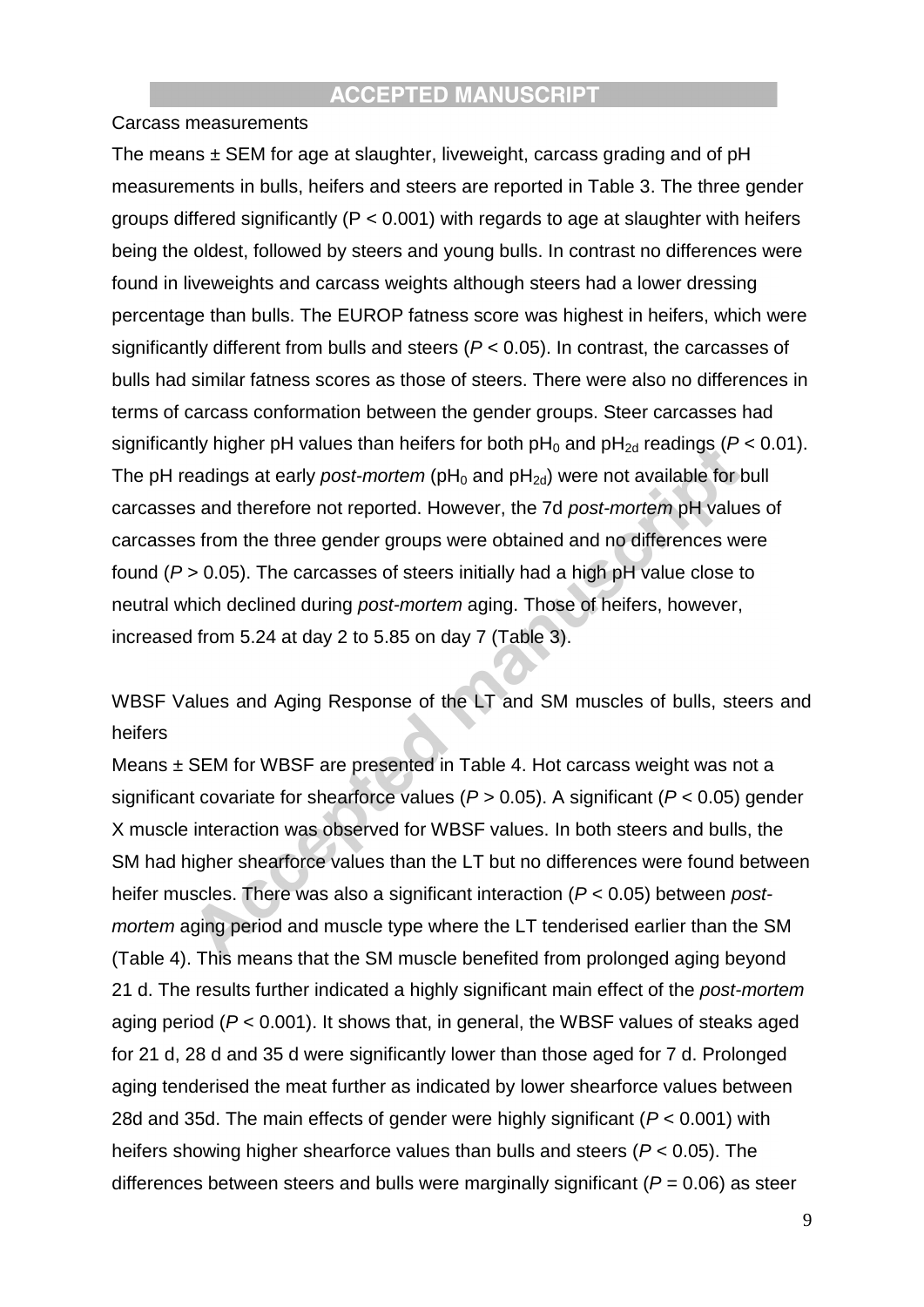meat was slightly tougher. However, gender, muscle type and the covariate had no significant effect on aging response (Table 5).

#### Correlations between gene expression and WBSF values

Pearson's correlation coefficient was used to determine the relationship between the mRNA levels of the calpains system genes and 7d WBSF values in the LT and SM muscles. The mRNA levels of Calpain-3 in the LT (r = - 0.51; *P* < 0.05), showed a negative correlation with 7d WBSF values of the same muscle. This is consistent with its expected role as proteolytic enzyme were higher levels of the calpains would lead to lower shearforce values and more tender meat. No further correlations within a muscle were significant.

#### **Discussion**

The present study was carried out to determine the effects of gender and muscle type on the mRNA levels of μ-calpain (CAPN1), m-calpain (CAPN2), calpain-3 and calpastatin, as well as on the tenderness and aging response of beef. Factors that affect meat quality differences between gender groups and individual muscles are not clearly understood. Although the calpain enzymes are known to degrade muscle proteins, the specific roles of each enzyme in the tenderization process remain contentious. Taking into consideration various post-transcription regulatory mechanisms and modifications, an investigation at the mRNA level was carried out to give insight into the cellular demand for individual enzymes of the calpain system. Such gene expression information may suggest circumstances were certain calpains are required. Therefore, the purpose was to determine whether the variations at the mRNA level are associated with tenderness differences among the gender groups and muscle types.

#### *The expression of the ubiquitous calpains and beef tenderness*

The current results revealed a down-regulation of μ-calpain in heifers. This would lead to reduced proteolysis of myofibrillar proteins and poor tenderization, which was supported by higher shear force values in heifer meat in our study. Conversely, the higher μ-calpain mRNA levels found in intact males and steers denoted that higher proteolytic activities were eminent in the muscles of this group than there would be in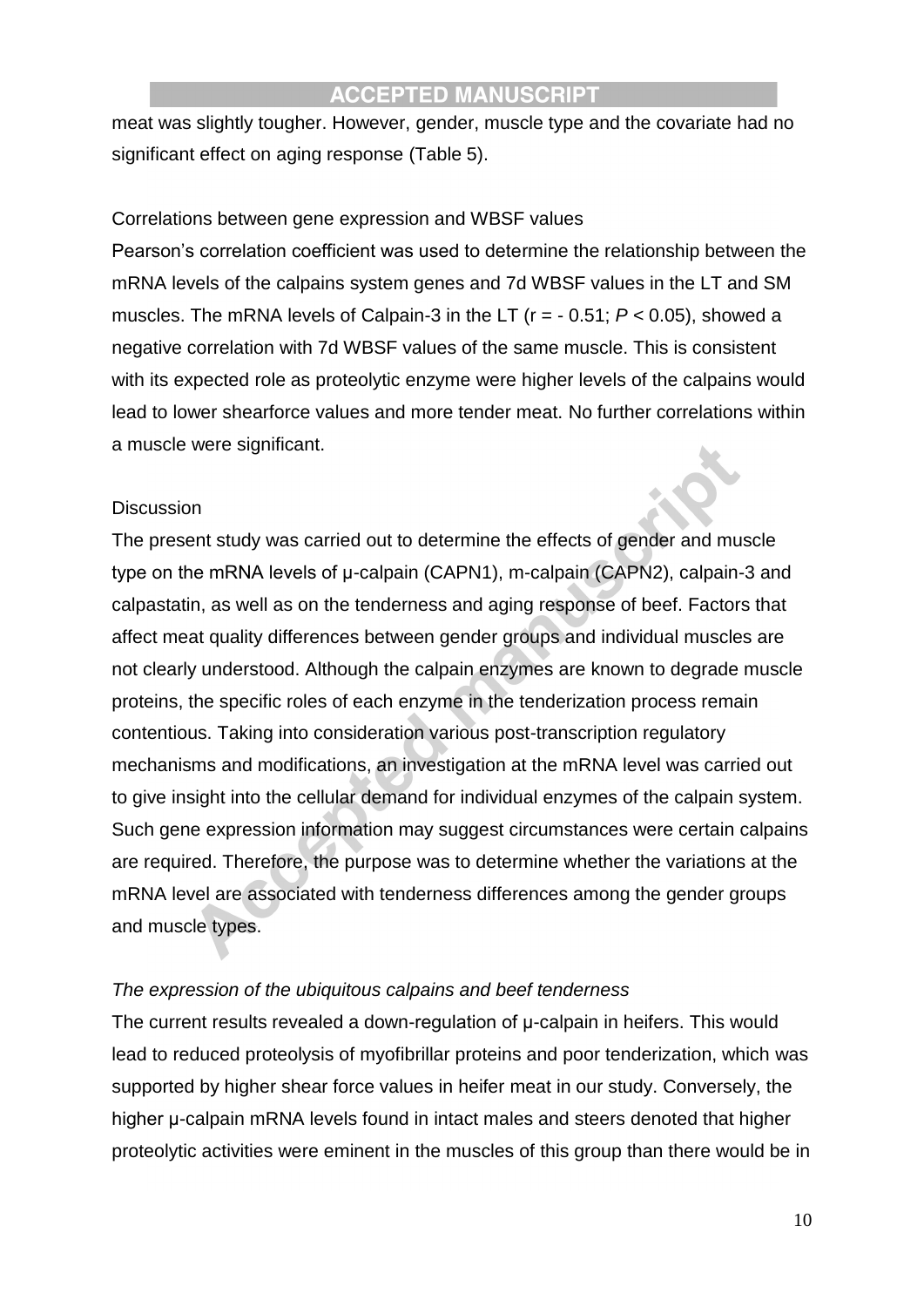the muscles of heifers. This was emulated by the lower shearforce values in bulls and steers meat.

On the other hand, μ-calpain mRNA levels were similar between steers and bulls in the present study, which agrees with the results of Morgan et al. (1993b) who showed that 24 h calpain activities in steer and bull *longissimus* muscle were not different. However, Morgan et al. (1993b) found higher calpastatin activities in bull compared to steer muscles and proposed that this may have explained the higher shear-force values for bull muscle.

In the present study, we found that steer meat was slightly tougher than that of bulls, which was contrary to previous findings (Morgan et al., 1993b; Purchas et al., 2002; Zhang et al., 2010). On that basis, steers were expected to have lower shearforce values than bulls, and it was thus hypothesised that castration would lead to increased mRNA levels of calpains and reduce those of calpastatin. However, other studies found no significant differences in tenderness between bulls and steers (Boccard et al., 1979; Keane and Allen, 1998; Knight et al., 1999; Destefanis et al., 2003; Choi et al., 2010). It has been argued that these inconsistent effects of castration and gender on meat tenderness are due to various intrinsic factors, as well as the production systems and the age at slaughter (Field, 1971; Boccard et al., 1979; Purchas et al., 2002).

Accordingly, it has been suggested that older animals could produce much tougher meat (Cross et al., 1984; Gheisari et al., 2007) which may be the case with the animals in the present study where bulls were approximately 7 months younger than the steers and more than 11 months younger than the heifers (Table 3). However, it is important to note that commercial abattoirs prefer to slaughter at equivalent weight, which usually means that the slow growing steers and heifers are usually older. In Choi et al. (2010), commercial steers were on average 2 months older than bulls. This, however, did not affect meat tenderness possibly due to negligible collagen cross-linking at that age (Cross et al., 1984). Since the calpains do not degrade collagen, this might have provided background toughness in the present study. Therefore, as indicated by similar *post-mortem* aging responses, the meat of steers in the present study tenderised at the same rate as those of bulls. This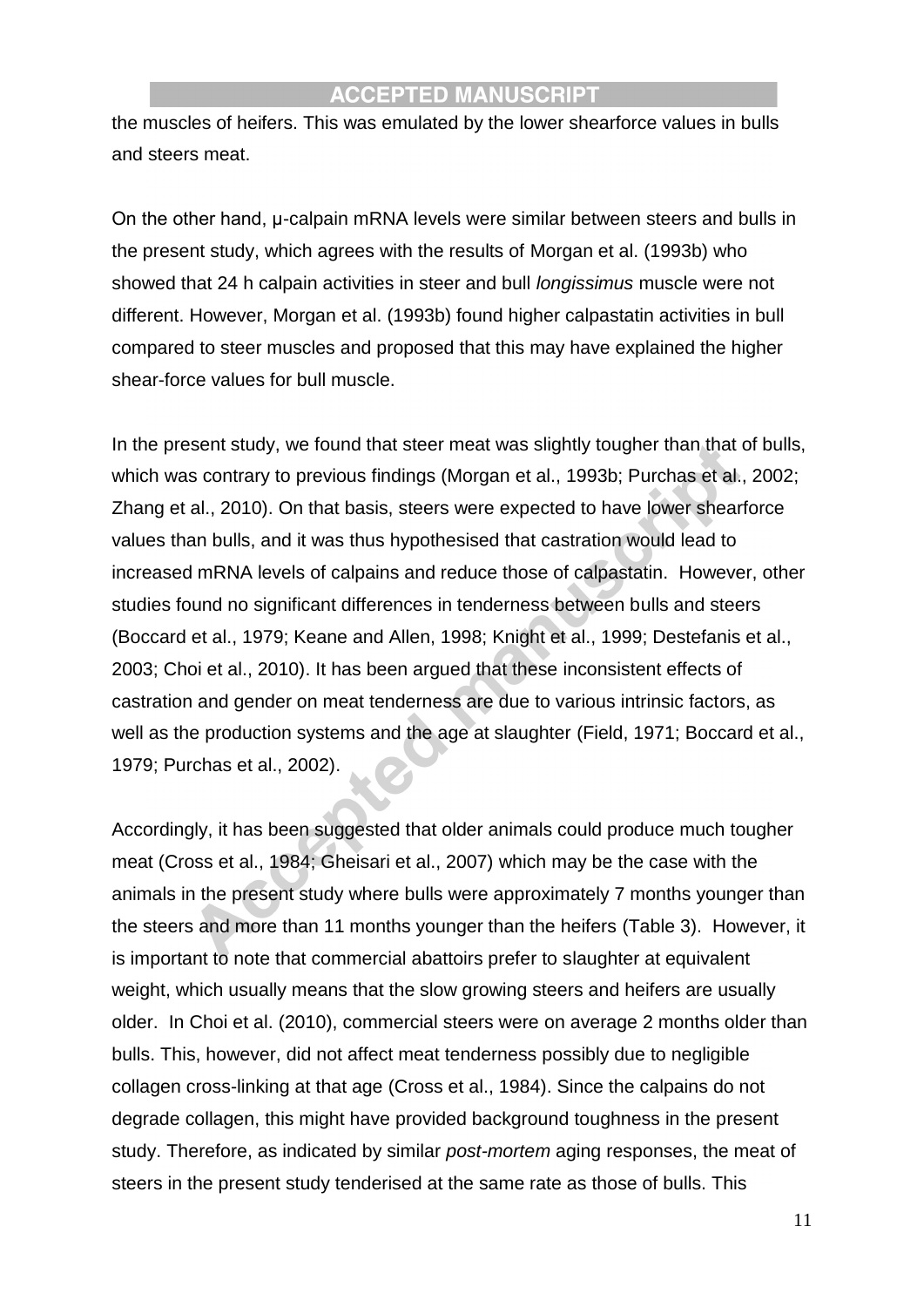suggests similar rates of myofibrillar protein degradation and concurred with the similar levels of μ-calpain mRNA between bulls and steers in the present study.

Furthermore, although bulls were younger, no differences were observed with regards to liveweights and carcass weights, due to the expected rapid growth in bulls. This comparably faster rate of growth in bulls signifies higher muscle protein accumulation compared to castrates which is thought to be a reflection of the differences in the concentrations of anabolic androgens in these gender groups. Steers being castrates are expected to produce less testosterone (Hartwig et al., 1997; Fritsche and Steinhart, 1998), grow slower (Field, 1971; Seideman et al., 1982) and thus produce much tender meats. However, Fritsche and Steinhart (1998) reported that 25% of the bull samples analyzed showed lower testosterone levels than steers, a notable variability which may partly explain lower shearforce values in some meat from bull carcasses. It can therefore be speculated that the differences in concentrations of natural testicular and skeletal muscle androgens between intact and castrated males may sometimes not be large enough to result in transcriptional differences in the calpains.

As with the differences among the gender groups, muscles that are inherently tender are expected to express higher levels of proteolytic enzymes than those that are tough. The LT muscle and other skeletal muscles involved in support are generally more tender than locomotive muscles, such as the SM (Sullivan and Calkins, 2011). However, ovine LT tenderised at the same rate as the SM, and their mRNA levels for μ-calpain and m-calpain did not differ (Ilian et al., 2001), which is in agreement with our results in beef cattle. Both muscles in the present study also tenderised at the same rate suggesting equal rates of proteolysis. Therefore, these proteases play minor roles in determining meat quality differences between the LT and SM muscles. In addition, m-calpain expression was not affected by gender or muscle type. This supports exiting evidence that this isoform has little or limited involvement in *postmortem* tenderization (Kemp et al., 2010). Others have suggested that both the LT and SM have oxidative-glycolytic (Type IIA) muscle fibre characteristics, which may have similar  $Ca^{2+}$  concentrations and proteolytic activities. However, the proportion of the different fibre types may differ among muscles and may influence the expression level of proteolytic enzymes (Kirchofer et al., 2002). Further studies are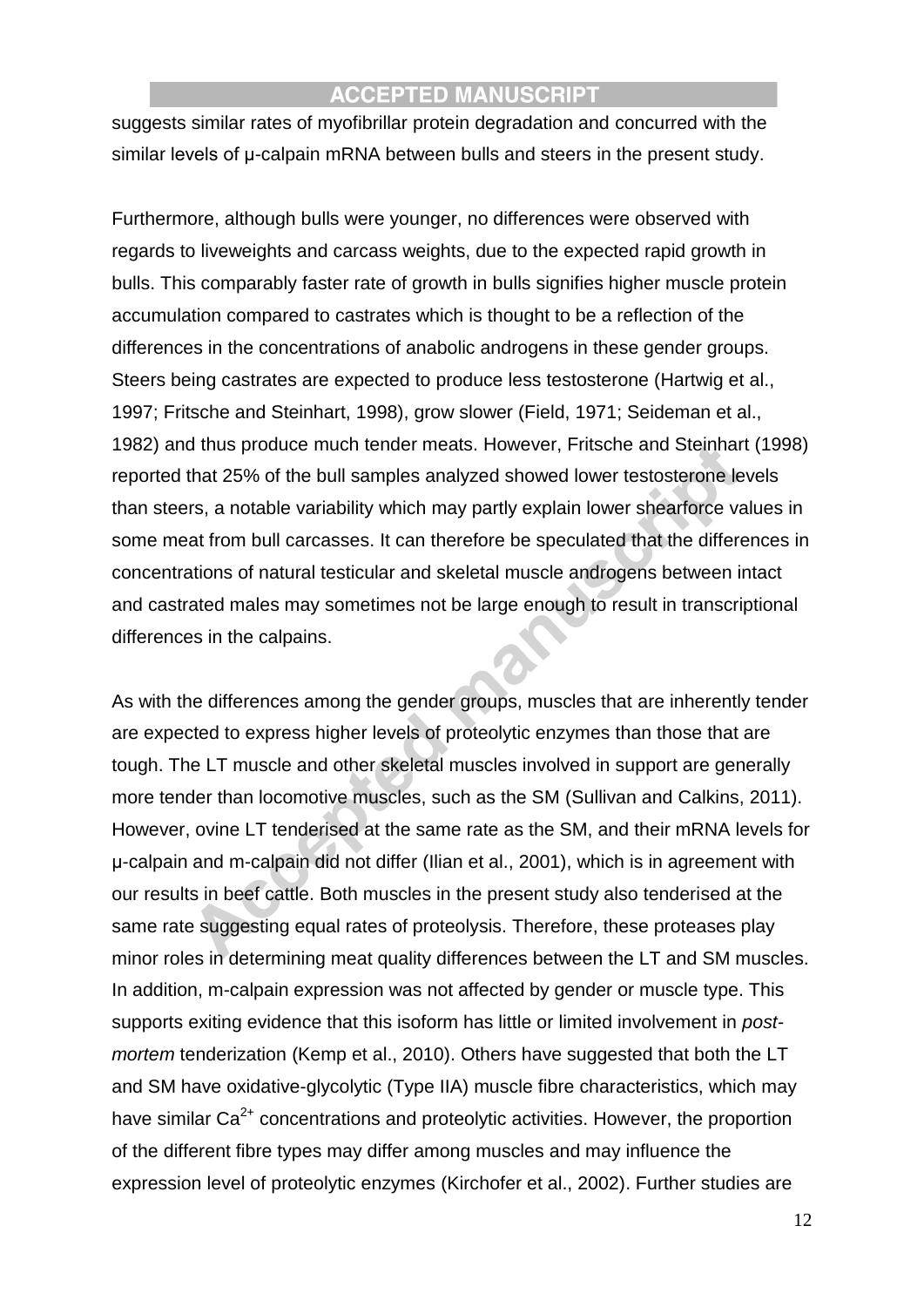thus warranted to investigate gene expression, tenderization and *post-mortem* proteolysis in muscles with distinct muscle fibre characteristics.

## *The influence of calpastatin can be countered by higher calpain levels*

Since calpastatin expression may be responsive to the effects of castration (Zhang et al., 2010), bulls are thus expected to produce higher calpastatin levels and relatively tougher meats than steers. This is in contrast with the present results because steers had a tendency to express higher levels of calpastatin mRNA than young bulls. As a result of this elevated calpastatin content, there was a tendency for the WBSF values of steers to be higher than those of bulls.

Calpastatin mRNA levels in steers were also higher than those of heifers. Despite this, it was speculated that heifer steaks did not tenderise well since μ-calpain mRNA levels, which is necessary in the degradation of myofibrillar proteins, were significantly lower. The carcass  $pH<sub>u</sub>$  values in heifer longissimus were also low while that of steers were high. High  $pH<sub>u</sub>$  is associated with rapid autolysis of  $\mu$ -calpain, faster degradation of myofibrillar proteins (Lomiwes et al., 2014) and may have resulted in much tender meat in steers as compared to heifers.

Furthermore, the regulation of calpastatin transcription in the LT, especially those of castrates, may not be in line with its expected activity in *post-mortem* muscle. The expression of calpastatin in the LT of steers was greater than that of the SM muscle, while the latter was found to have higher shear force values.

According to Walker et al. (2010), steers, when compared to heifers, had a tendency to have higher levels of β2-adrenergic receptor mRNA in the LT compared to the *Biceps femoris* (BF). Sequence analysis had identified several transcriptional motifs in the promoter region of the bovine CAST gene (Raynaud et al., 2005), while experiments show that that they are differentially regulated in response to βadrenergic agonists (Cong et al., 1998a; Cong et al., 1998b; Sensky et al., 2006). Although androgen responsive elements have not been reported in the promoter of bovine Calpastatin, the Androgen Responsive Gene Database (ARGDB) has indicated this gene is generally up-regulated by androgens (Jiang et al., 2009). On the contrary, Labrie (2011) reported an increase in the levels of androgen receptors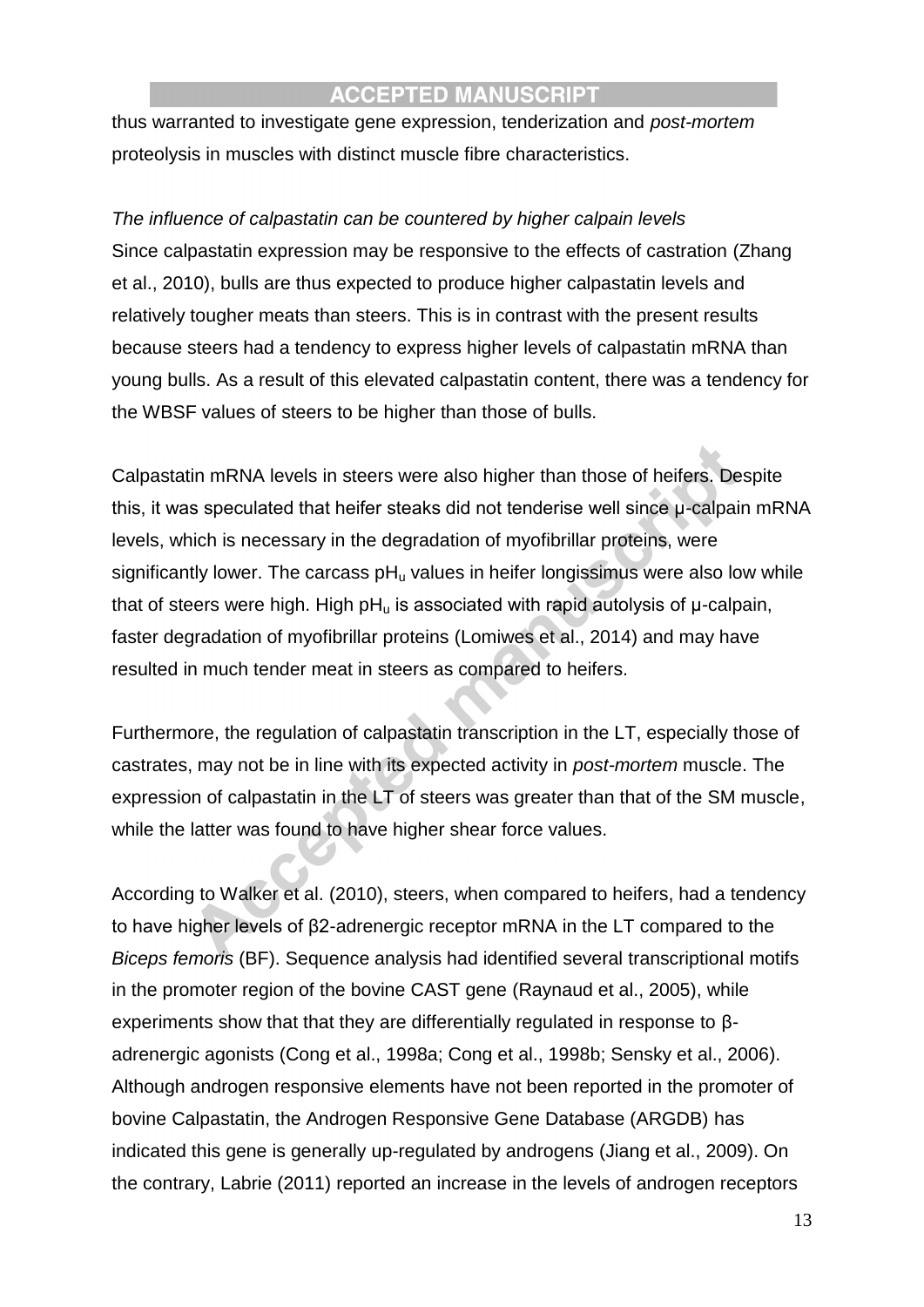in response to low levels of androgens due to castration. It can be deduced that castration may also result in an increase in the levels of β2-adrenergic receptor mRNA, that may lead to differential calpastatin transcription in a tissue specific manner.

It has also been suggested that calpain may cleave its inhibitor and allow proteolysis to occur more efficiently (Doumit and Koohmaraie, 1999). Hence, the elevated transcription of calpastatin observed in steer LT in the present study, could have been counter-acted by the elevated production of μ-calpain, as suggested by the increased gene transcription. This further suggests that the regulation of calpain activity and their involvement in tenderization is not mainly through the variation in calpastatin, but also through increased expression of the calpain proteases, and sometimes without altering the levels of calpastatin.

*The expression of the "muscle-specific" calpain-3 and beef tenderness* In this study, the calpain-3 mRNA levels were negatively correlated with 7d WBSF values in the LT. This is in agreement with Yang et al. (2012), who reported a positive correlation between tenderness and high expression of calpain 3 in Sutai pigs.

The revelations that calpastatin does not inhibit the activities of calpain-3 (Ono et al., 2004), whereas variations in calpastatin content and activities has been associated with meat quality, has contributed to doubts about the involvement of this musclespecific calpain in *post-mortem* proteolysis. In addition, Parr et al. (1999) reported no relationship between the abundance of calpain-3 protein and shearforce variations in porcine LD at 8 d *post-mortem*.

On the other hand, Ono et al. (2007) claimed that calpain-3 have common substrates with the ubiquitous calpains. These substrates include filamin-C, annexin, translation factors (Ono et al., 2007), cardiac ankyrin repeat protein (Laure et al., 2010) as well as calpastatin (Ono et al., 2004). Therefore, if a cleaved calpastatin have lower inhibitory potency than the intact one, then the involvement of calpain 3 in proteolysis would be supportive of μ-calpain activities and would lead to increased tenderness.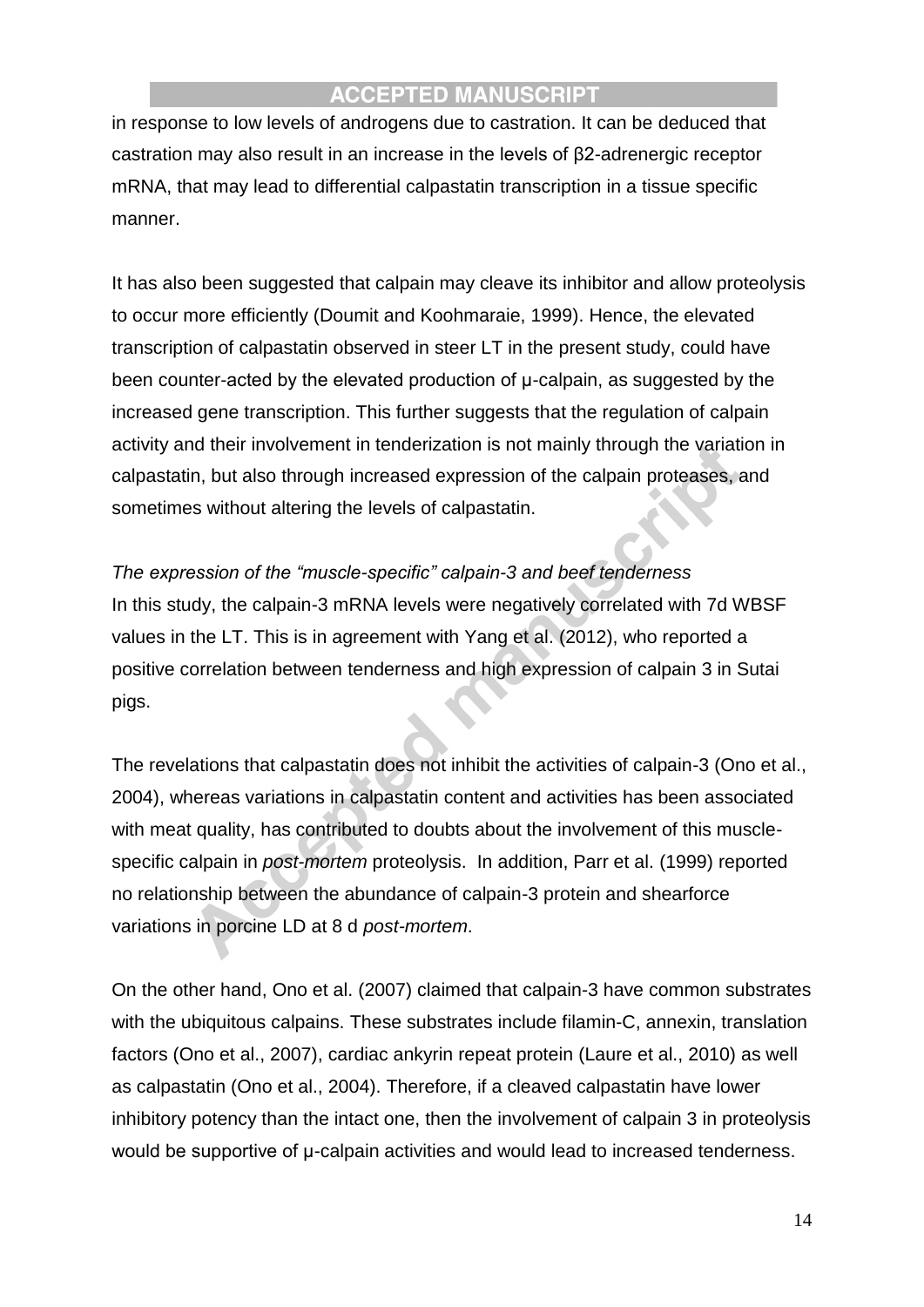In the present study, calpain-3 mRNA levels did not differ between bulls and steers, but significant differences were observed between bulls and heifers. As with μcalpain, a greater calpain-3 expression was found in bulls as compared to heifers. Therefore, lower shearforce values in bull steaks could in part be due to the increased expression of calpain-3 in its suggested supportive role to the μ-calpain activities as well as direct proteolysis of some muscle proteins. Similarly, Illian et al., (2004) hypothesized a synergetic catalysis of myofibril proteins by μ-calpain and calpain-3, due to the association between their autolysis and tenderization in the *Longissimus thoracis et lumborum* of lambs.

In addition, increased calpain-3 expression in bulls is possible since they exhibit faster growth rates and the proteolytic roles of the calpains in muscle development are to support myoblast fusion by cutting cytoskeletal membrane attachments (Goll et al., 2003). Indeed, the up-regulation of calpain-3 during fusion and differentiation in porcine cells further suggest its role in these growth processes (Theil et al., 2006).

It was also suggested that, by binding at N1 and M2 lines of myofibrils, calpain-3 may function as a protector of titin against unnecessary degradation (Sorimachi et al., 1996). Thus, higher levels of calpain-3 could also mean reduced degradation of myofibrillar proteins *in vivo*, which may support increased muscle growth. This, coupled with the fact that calpastatin does not inhibit calpain-3, may allow this protease to cleave titin when activators such as the concentration of  $Ca<sup>2+</sup>$  (García Díaz et al., 2006) are in sufficient quantities, as in *post-mortem* muscle. Apart from this eminent suicide relationship between calpain-3 and titin, calpain-3 may degrade calpastatin (Ono et al., 2004) which would further enhance *post-mortem* proteolysis and tenderization.

Moreover, membrane associated calpain-3 was found to be essential for the recruitment of the glycolytic enzyme AldoA (Aldolase A) and the calcium release channel RyR (Ryanodine receptors) to the triads where it serves a structural support role (Kramerova et al., 2008). In that study, the reduced concentration of AldoA and RyR in Calpain-3-knockout mice also resulted in reduced calcium release, which is likely the cause of muscle weakness in muscular dystrophic patients (Kramerova et al., 2008). As a consequence of this reduced calcium release, the proteolytic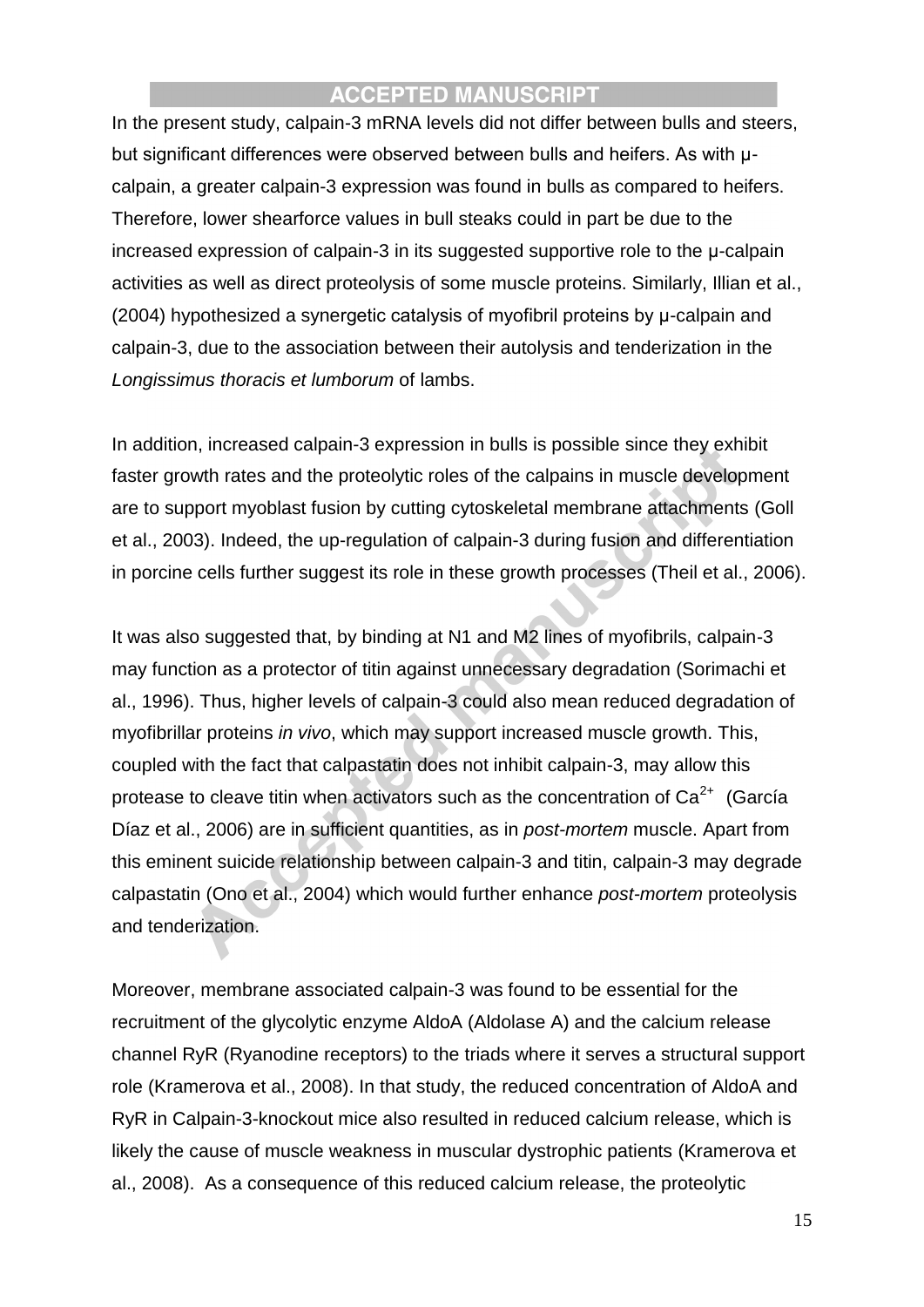activities of the calcium-dependent calpains could be decreased in *post-mortem* muscles. Thus under this scenario a decreased expression of calpain-3 may indirectly result in less tender meat, as observed in heifer meats in the present study.

On the other hand, the present results shows that muscle type did not have an effect on the expression of calpain-3. Similarly, Ilian et al. (2001) reported that the levels of calpain-3 and the rates of tenderization between ovine LT and SM muscles did not differ significantly. In contrast, the levels of calpain-3 mRNA were significantly higher in the LT compared to the *Psoas major* (PM) in steers, and higher in the LT than the ST in male lambs (Ilian et al., 2001). Thus calpain-3 expression could not be implicated in meat quality differences between the LT and the SM in beef cattle. There is thus a need to carry out further research in more distinct muscles in beef cattle such as the *Psoas major, Semitendinosus, Biceps femoris,* to state a few.

#### **Conclusions**

Although the number of animals used in this study was small, the results indicate that tenderness differences among gender groups in cattle could in part be explained by variations in the expression of the calpain system at the mRNA level. The results suggest that calpain 3 may play a role in determining meat tenderness, possibly through a supportive role to μ-calpain, because gender groups that had an elevated transcription of both enzymes had lower WBSF values. There was, however, a lack of variation in the muscles at the mRNA level, and thus it appears that differences in tenderness between the LT and SM may not be modulated by calpains.

Further research that may involve investigating more muscles with distinct characteristics and to compare the mRNA levels with the contents and activities of the calpain system proteins is therefore recommended. It would also be ideal to perform further tests on a larger number of animals and to incorporate different ages at slaughter in order to further our understanding of the mechanisms of the calpain system in determining meat tenderness.

Conflict of Interests statement None.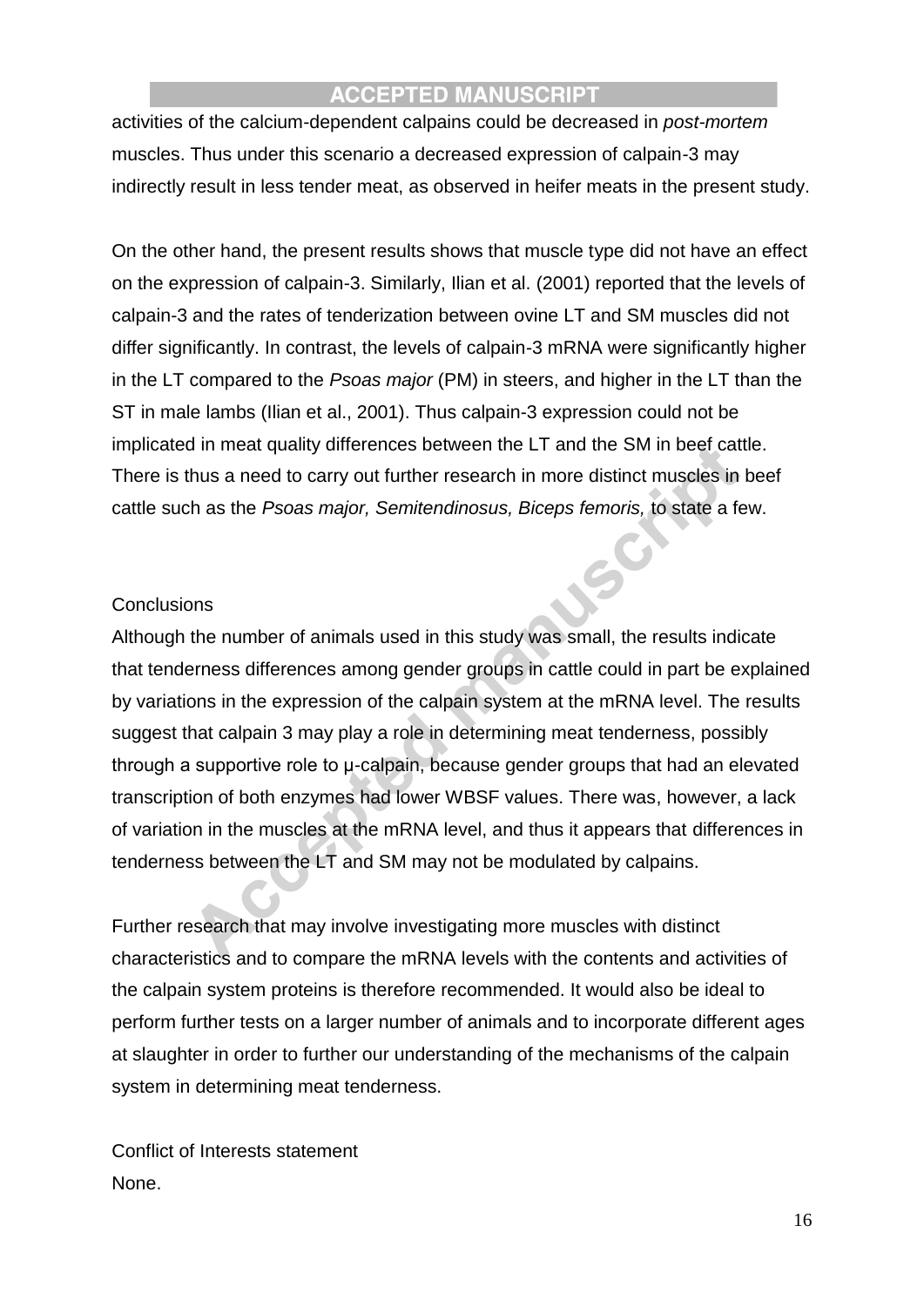#### Acknowledgements

The authors would also like to thank Christopher Bulman at Newcastle University for excellent technical assistance with sample collection and laboratory work. This study was supported by funding through the Commonwealth Scholarship Commission in the United Kingdom.

#### References

- Boccard, R.L., Naudé, R.T., Cronje, D.E., Smit, M.C., Venter, H.J., Rossouw, E.J., 1979. The influence of age, sex and breed of cattle on their muscle characteristics. Meat Sci. 3, 261-280.
- Boehm, M.L., Kendall, T.L., Thompson, V.F., Goll, D.E., 1998. Changes in the calpains and calpastatin during postmortem storage of bovine muscle. J. Anim. Sci. 76, 2415-2434.
- Brandstetter, A.M., Pfaffl, M.W., Hocquette, J.F., Gerrard, D.E., Picard, B., Geay, Y., Sauerwein, H., 2000. Effects of muscle type, castration, age, and compensatory growth rate on androgen receptor mRNA expression in bovine skeletal muscle. J. Anim. Sci. 78, 629-637.
- Choi, B., Ryu, K., Bong, J., Lee, J., Choy, Y., Son, S., Han, O., Baik, M., 2010. Comparison of steroid hormone concentrations and mRNA levels of steroid receptor genes in longissimus dorsi muscle and subcutaneous fat between bulls and steers and association with carcass traits in Korean cattle. Livest. Sci. 131, 218-226.
- Cong, M., Goll, D.E., Antin, P.B., 1998a. cAMP responsiveness of the bovine calpastatin gene promoter. Biochim. Biophys. Acta. 1443, 186-192.
- Cong, M., Thompson, V.F., Goll, D.E., Antin, P.B., 1998b. The Bovine Calpastatin gene promoter and a new N-terminal region of the protein are targets for cAMP-dependent Protein Kinase activity. J. Biol. Chem. 273: 660–666.
- Cross, H.R., Schanbacher, B.D., Crouse, J.D., 1984. Sex, age and breed related changes in bovine testosterone and intramuscular collagen. Meat Sci. 10, 187-195.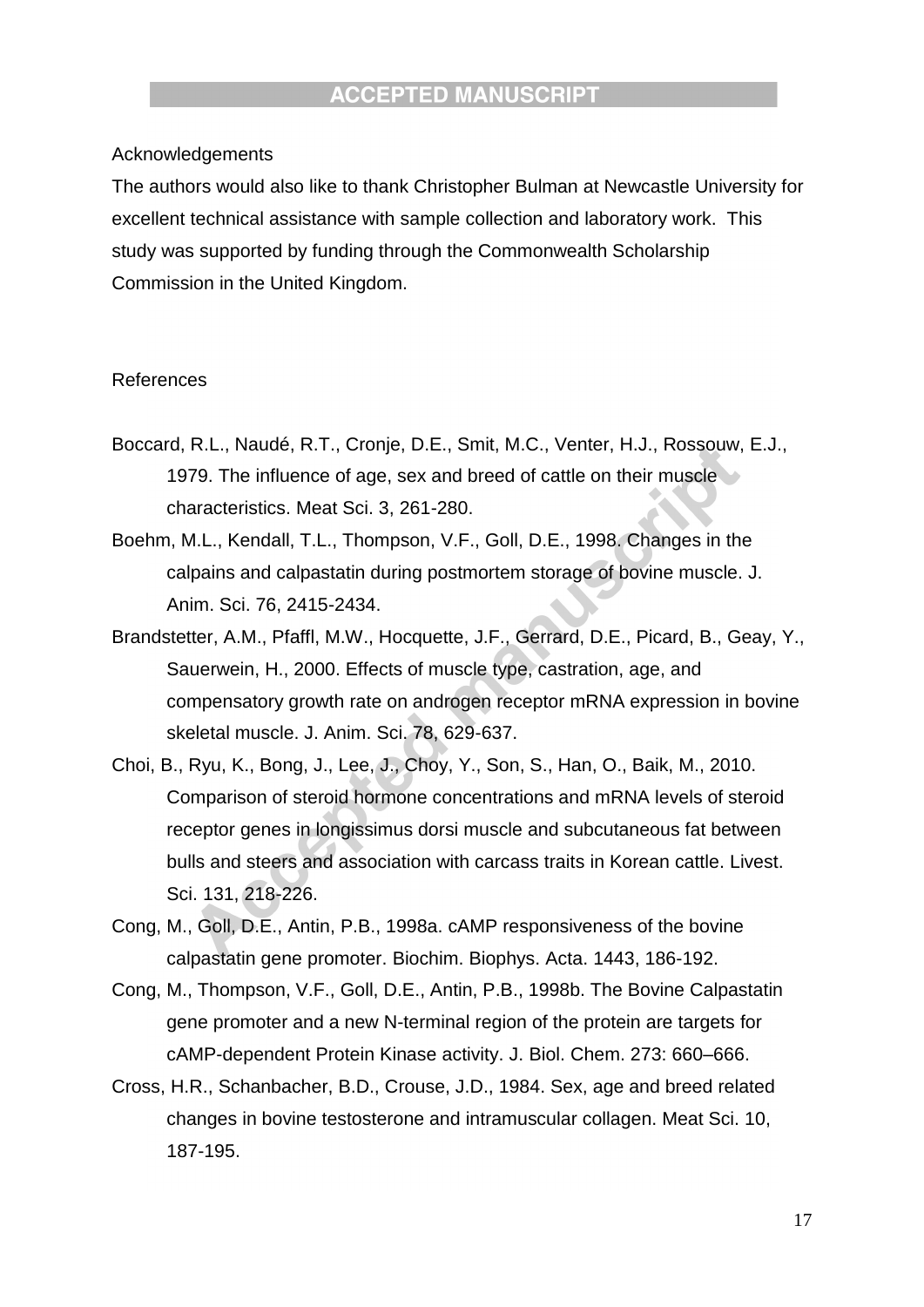- Dayton, W.R., 1982. Comparison of low- and high-calcium-requiring forms of the calcium-activated protease with their autocatalytic breakdown products. Biochim. Biophys. Acta. 709, 166–172.
- Destefanis, G., Brugiapaglia, A., Barge, M.T., Lazzaroni, C. 2003. Effect of castration on meat quality in Piemontese cattle. Meat Sci. 64, 215-218.
- Doumit, M.E., Koohmaraie, M., 1999. Immunoblot analysis of calpastatindegradation: Evidence for cleavage by calpain in postmortem muscle. J. Anim. Sci. 77, 1467-1473.
- Field, R.A., 1971. Effect of castration on meat quality and quantity. J. Anim. Sci. 32, 849-858.
- Fritsche, S., Steinhart, H., 1998. Differences in natural steroid hormone patterns of beef from bulls and steers. J. Anim. Sci. 76, 1621-1625.
- Gandolfi, G., Pomponio, L., Ertbjerg, P., Karlsson, A.H., Nanni Costa, L., Lametsch, R., Russo, V., Davoli, R., 2011. Investigation on CAST, CAPN1 and CAPN3 porcine gene polymorphisms and expression in relation to post-mortem calpain activity in muscle and meat quality. Meat Sci. 88, 694-700.
- García Díaz, B.E., Gauthier, S., Davies, P.L., 2006. Calcium dependency of calpain 3 (p94) activation. Biochemistry 45, 3714-3722.
- Geesink, G.H., Kuchay, S., Chishti, A.H., Koohmaraie, M., 2006. micro-Calpain is essential for postmortem proteolysis of muscle proteins. J. Anim. Sci. 84, 2834-2840.
- Geesink, G.H., Taylor, R.G., Koohmaraie, M., 2005. Calpain 3/p94 is not involved in postmortem proteolysis. J. Anim. Sci. 83, 1646-1652.
- Gheisari, H.R., Shekarforoush, S.S., Aminlari, M., 2007. Comparative studies on calpain activity of different muscles of cattle, camel, sheep and goat. Iranian J. Vet. Res. Uni. Shiraz. 8, 226-230.
- Goll, D.E., Thompson, V.F., Li, H., Wei, W.E.I., Cong, J., 2003. The Calpain System. Physiol. Rev. 83, 731-801.
- Hartwig, M., Hartmann, S., Steinhart, H., 1997. Physiological quantities of naturally occurring steroid hormones (androgens and progestogens), precursors and metabolites in beef of differing sexual origin. Z. Lebensm. Unters.Forsch. A. 205, 5-10.
- Huff-Lonergan, E., Mitsuhashi, T., Beekman, D.D., Parrish, F.C., Olson, D.G., Robson, R.M., 1996. Proteolysis of specific muscle structural proteins by mu-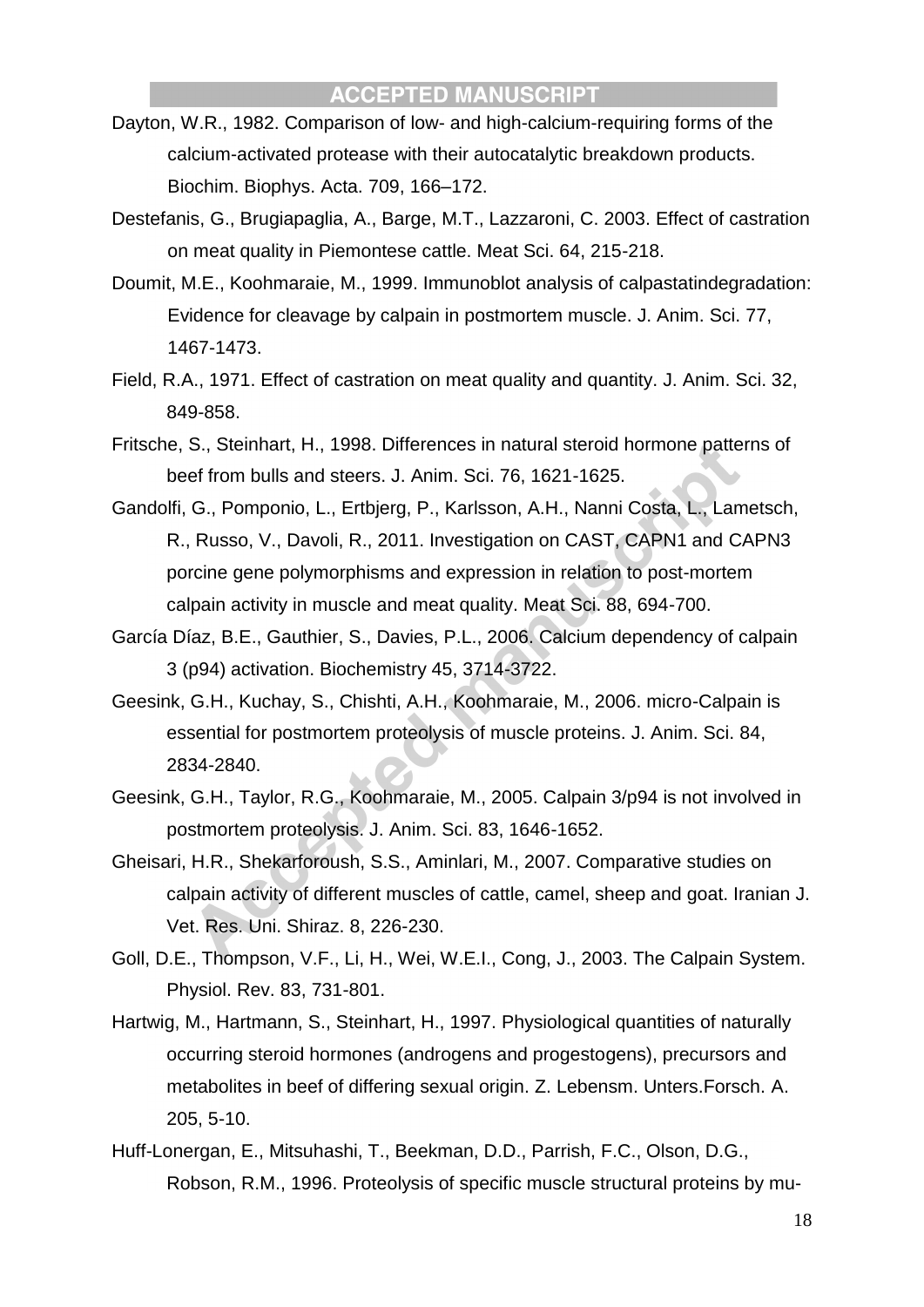calpain at low pH and temperature is similar to degradation in postmortem bovine muscle. J. Anim. Sci. 74, 993-1008.

- Ilian, M.A., Bekhit, A.E.-D., Bickerstaffe, R., 2004. The relationship between meat tenderization, myofibril fragmentation and autolysis of calpain 3 during postmortem aging. Meat Sci. 66, 387-397.
- Ilian, M.A., Gilmour, R.S., Bickerstaffe, R., 1999. Quantification of ovine and bovine calpain I, calpain II, and calpastatin mRNA by ribonuclease protection assay. J. Anim. Sci. 77, 853-864.
- Ilian, M.A., Morton, J.D., Kent, M.P., Le Couteur, C.E., Hickford, J., Cowley, R., Bickerstaffe, R., 2001. Intermuscular variation in tenderness: association with the ubiquitous and muscle-specific calpains. J. Anim. Sci. 79, 122-132.
- Jiang, M., Ma, Y., Chen, C., Fu, X., Yang, S., Li, X., Yu, G., Mao, Y., Xie, Y., Li, Y., 2009. Androgen-Responsive Gene Database: Integrated knowledge on androgen-responsive genes. Mol. Endocrinol. 23, 1927-1933.
- Keane, M.G., Allen, P., 1998. Effects of production system intensity on performance, carcass composition and meat quality of beef cattle. Livest. Prod. Sci. 56, 203-214.
- Kemp, C.M., Sensky, P.L., Bardsley, R.G., Buttery, P.J., Parr, T., 2010. Tenderness - An enzymatic view. Meat Sci. 84, 248-256.
- Kirchofer, K.S., Calkins, C.R., Gwartney, B.L., 2002. Fiber-type composition of muscles of the beef chuck and round. J. Anim. Sci. 80, 2872-2878.
- Knight, T.W., Cosgrove, G.P., Death, A.F., Anderson, C.B., 1999. Effect of interval from castration of bulls to slaughter on carcass characteristics and meat quality. N. Z. J. Agric. Res. 42, 269-277.
- Kramerova, I., Kudryashova, E., Wu, B., Ottenheijm, C., Granzier, H., Spencer, M.J., 2008. Novel role of calpain-3 in the triad-associated protein complex regulating calcium release in skeletal muscle. Hum. Mol. Genet. 17, 3271- 3280.
- Labrie, F., 2011. Blockade of testicular and adrenal androgens in prostate cancer treatment. Nat. Rev. Urol. 8, 73-85.
- Laure, L., Danièle, N., Suel, L., Marchand, S., Aubert, S., Bourg, N., Roudaut, C., Duguez, S., Bartoli, M., Richard, I., 2010. A new pathway encompassing calpain 3 and its newly identified substrate cardiac ankyrin repeat protein is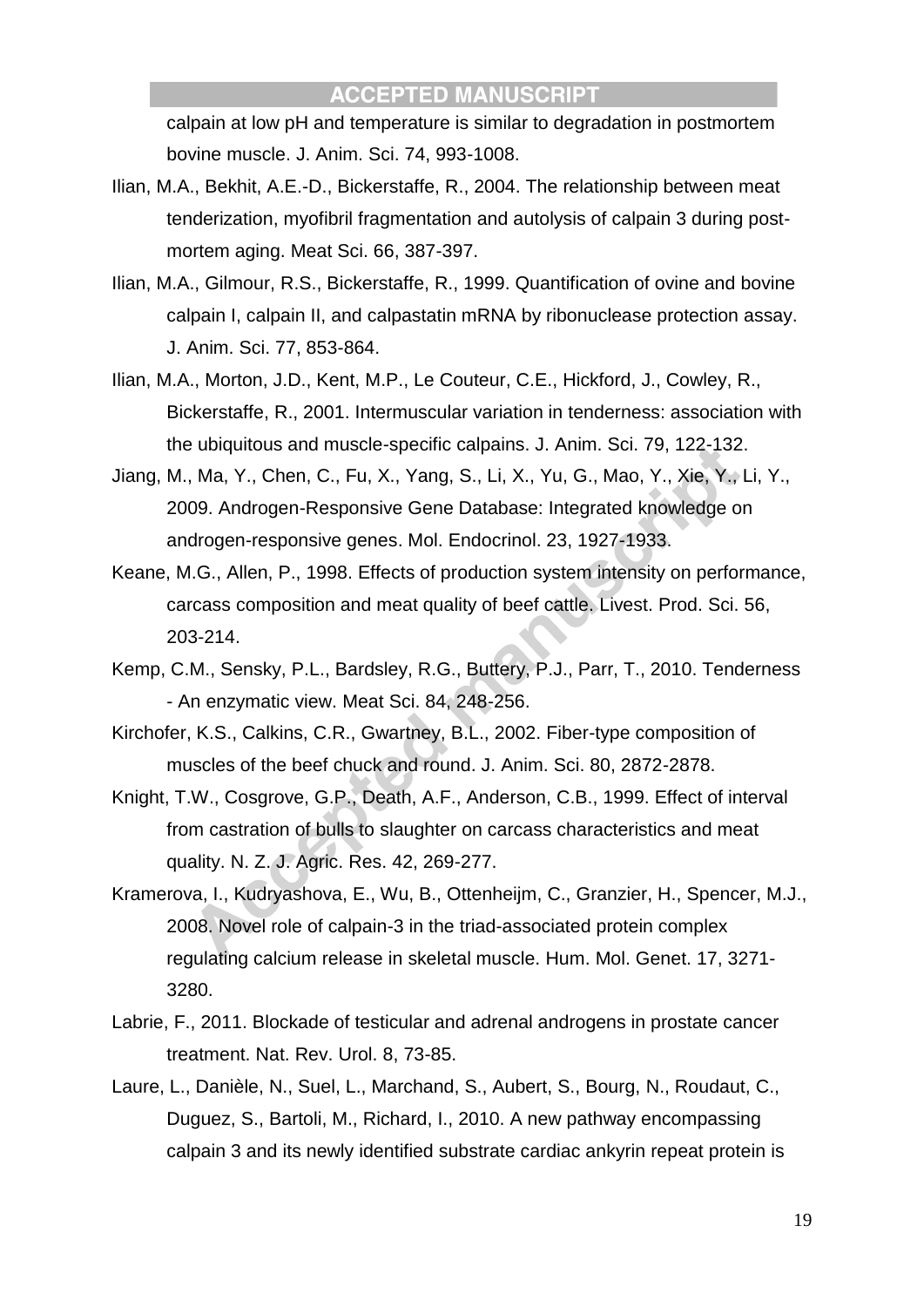involved in the regulation of the nuclear factor-κB pathway in skeletal muscle. FEBS J. 277, 4322-4337.

- Lomiwes, D., Farouk, M.M., Wu, G., Young, O.A., 2014. The development of meat tenderness is likely to be compartmentalised by ultimate pH. Meat Sci. 96, 646-651.
- Morgan, J.B., Wheeler, T.L., Koohmaraie, M., Crouse, J.D., Savell, J.W., 1993a. Effect of castration on myofibrillar protein turnover, endogenous proteinase activities, and muscle growth in bovine skeletal muscle. J. Anim. Sci. 71, 408- 414.
- Morgan, J.B., Wheeler, T.L., Koohmaraie, M., Savell, J.W., Crouse, J.D., 1993b. Meat tenderness and the calpain proteolytic system in longissimus muscle of young bulls and steers. J. Anim. Sci. 71, 1471-1476.
- Ono, Y., Hayashi, C., Doi, N., Kitamura, F., Shindo, M., Kudo, K., Tsubata, T., Yanagida, M., Sorimachi, H., 2007. Comprehensive survey of p94/calpain 3 substrates by comparative proteomics – Possible regulation of protein synthesis by p94. Biotechnol. J. 2, 565-576.
- Ono, Y., Kakinuma, K., Torii, F., Irie, A., Nakagawa, K., Labeit, S., Abe, K., Suzuki, K., Sorimachi, H., 2004. Possible Regulation of the Conventional Calpain System by Skeletal Muscle-specific Calpain, p94/Calpain 3. J. Biol. Chem. 279, 2761-2771.
- Parr, T., Bardsley, R.G., Gilmour, R.S., Buttery, P.J., 1992. Changes in calpain and calpastatin messenger-RNA induced by beta-adrenergic stimulation of bovine skeletal-muscle. Eur. J. Biochem. 208, 333-339.
- Parr, T., Sensky, P.L., Scothern, G.P., Bardsley, R.G., Buttery, P.J., Wood, J.D., Warkup, C., 1999. Relationship between skeletal muscle-specific calpain and tenderness of conditioned porcine longissimus muscle. J. Anim. Sci., 661-668.
- Purchas, R.W., Burnham, D.L., Morris, S.T., 2002. Effects of growth potential and growth path on tenderness of beef longissimus muscle from bulls and steers. J. Anim. Sci. 80, 3211-3221.
- Raynaud, P., Jayat-Vignoles, C., Laforêt, M.-P., Levéziel, H., Amarger, V., 2005. Four promoters direct expression of the calpastatin gene. Arch. Biochem. Biophys. 437, 69-77.
- Sensky, P.L., Jewell, K.K., Ryan, K.J.P., Parr, T., Bardsley, R.G., Buttery, P.J., 2006. Effect of anabolic agents on calpastatin promoters in porcine skeletal muscle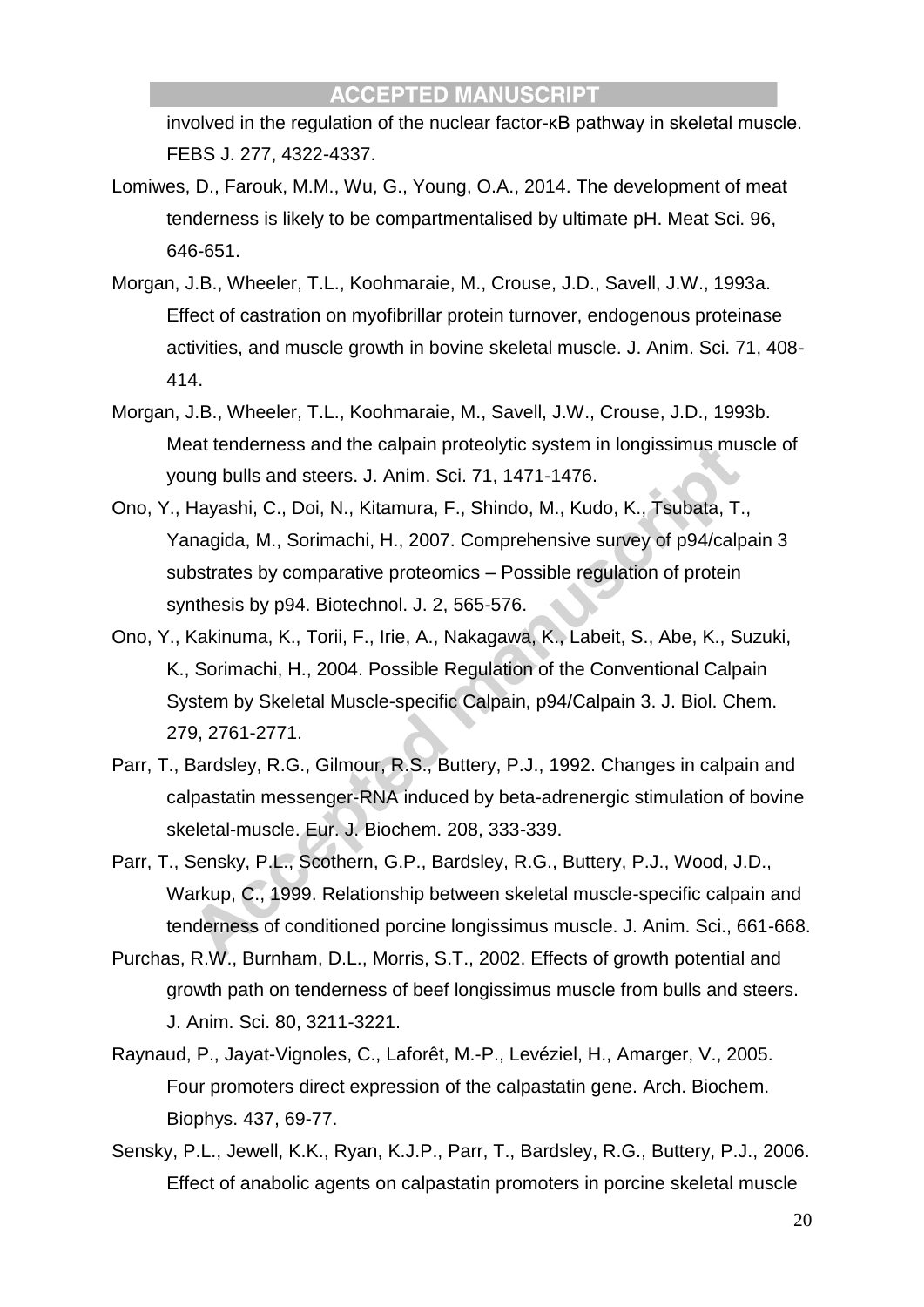and their responsiveness to cyclic adenosine monophosphate-and calciumrelated stimuli. J. Anim. Sci. 84, 2973-2982.

- Sorimachi, H., Imajoh-Ohmi, S., Emori, Y., Kawasaki, H., Ohno, S., Minami, Y., Suzuki, K., 1989. Molecular cloning of a novel mammalian calcium-dependent protease distinct from both m- and mu-types. Specific expression of the mRNA in skeletal muscle. J. Biol. Chem. 264, 20106-20111.
- Sorimachi, H., Kimura, S., Kinbara, K., Kazama, J., Takahashi, M., Yajima, H., Ishiura, S., Sasagawa, N., Nonaka, I., Sugita, H., Maruyama, K., Suzuki, K., 1996. Structure and physiological functions of ubiquitous and tissue-specific calpain species: Muscle-specific calpain, p94, interacts with connectin/titin. Adv. Biophys. 33, 101-122.
- Sullivan, G.A., Calkins, C.R., 2011. Ranking beef muscles for Warner–Bratzler shear force and trained sensory panel ratings from published literature. J. Food Qual. 34, 195-203.
- Tang, R., Yu, B., Zhang, K., Guo, X., Tian, G., Huang, Z., Chen, X., Chen, D., 2010. Effects of nutritional level on pork quality and gene expression of [mu]-calpain and calpastatin in muscle of finishing pigs. Meat Sci. 85, 768-771.
- Taylor, R.G., Geesink, G.H., Thompson, V.F., Koohmaraie, M., Goll, D.E., 1995. Is Z-disk degradation responsible for postmortem tenderization? J. Anim. Sci. 73, 1351-1367.
- Theil, P.K., Sørensen, I.L., Therkildsen, M., Oksbjerg, N., 2006. Changes in proteolytic enzyme mRNAs relevant for meat quality during myogenesis of primary porcine satellite cells. Meat Sci. 73, 335-343.
- Vandesompele, J., De Preter, K., Pattyn, F., Poppe, B., Van Roy, N., De Paepe, A., Speleman, F., 2002. Accurate normalization of real-time quantitative RT-PCR data by geometric averaging of multiple internal control genes. Genome Biol. research0034.0031 - research0034.0011.
- Walker, D.K., Titgemeyer, E.C., Baxa, T.J., Chung, K.Y., Johnson, D.E., Laudert, S.B., Johnson, B.J., 2010. Effects of ractopamine and sex on serum metabolites and skeletal muscle gene expression in finishing steers and heifers. J. Anim. Sci. 88, 1349-1357.
- Yang, X., Chen, J., Jia, C., Zhao, R., 2012. Gene expression of calpain 3 and PGC-1α is correlated with meat tenderness in the longissimus dorsi muscle of Sutai pigs. Livest. Sci. 147, 119-125.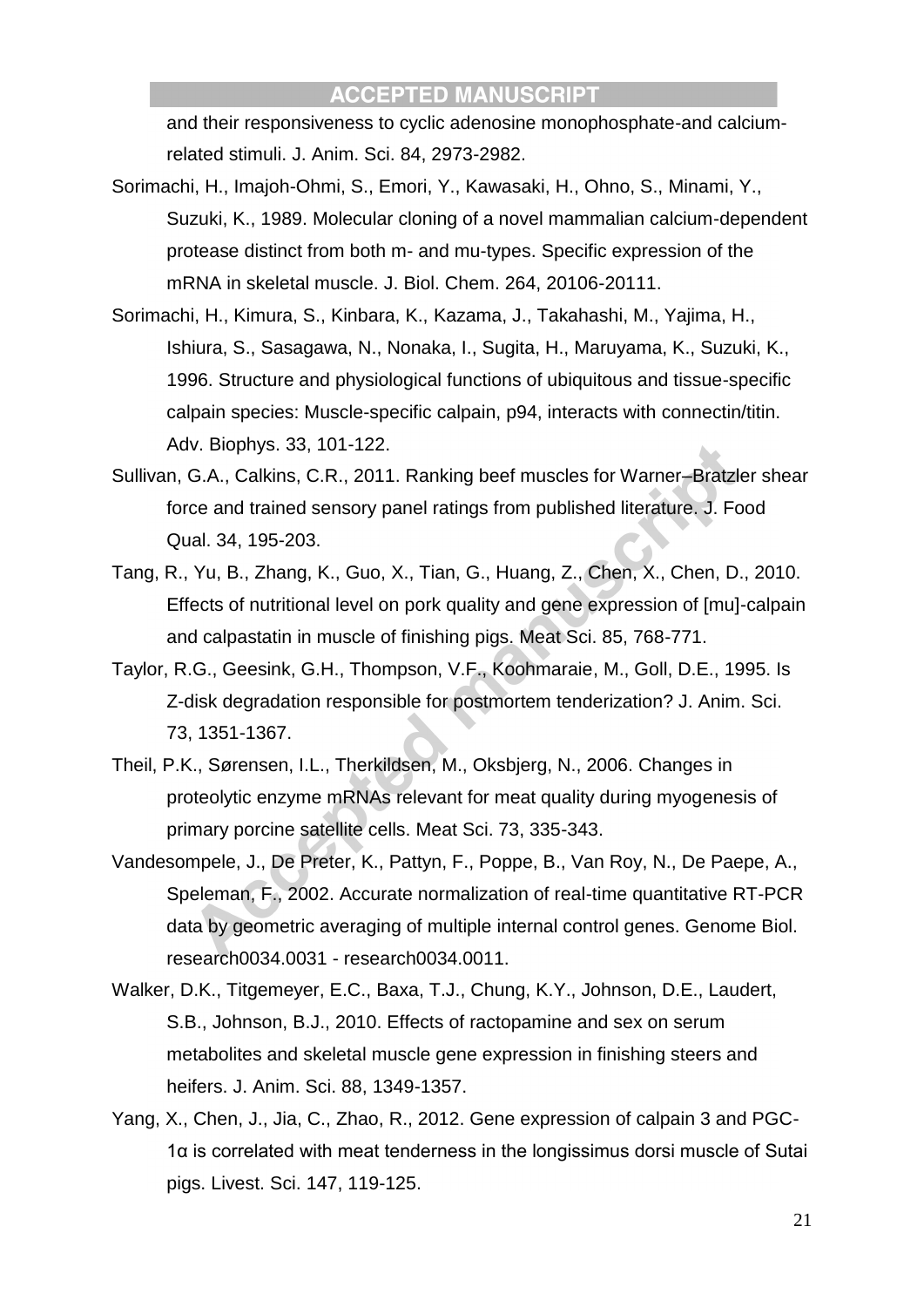Zhang, Y.-Y., Zan, L.-S., Wang, H.-B., Xin, Y.-P., Adoligbe, C.M., Ujan, J.A., 2010. Effect of sex on meat quality characteristics of Qinchuan cattle. Afr. J. Biotechnol. 9, 4504-4509.

TABLES ACCEPTED MARTINSCHIFT

Table 1

The oligonucleotide sequences of the primers used to determine the expression of target genes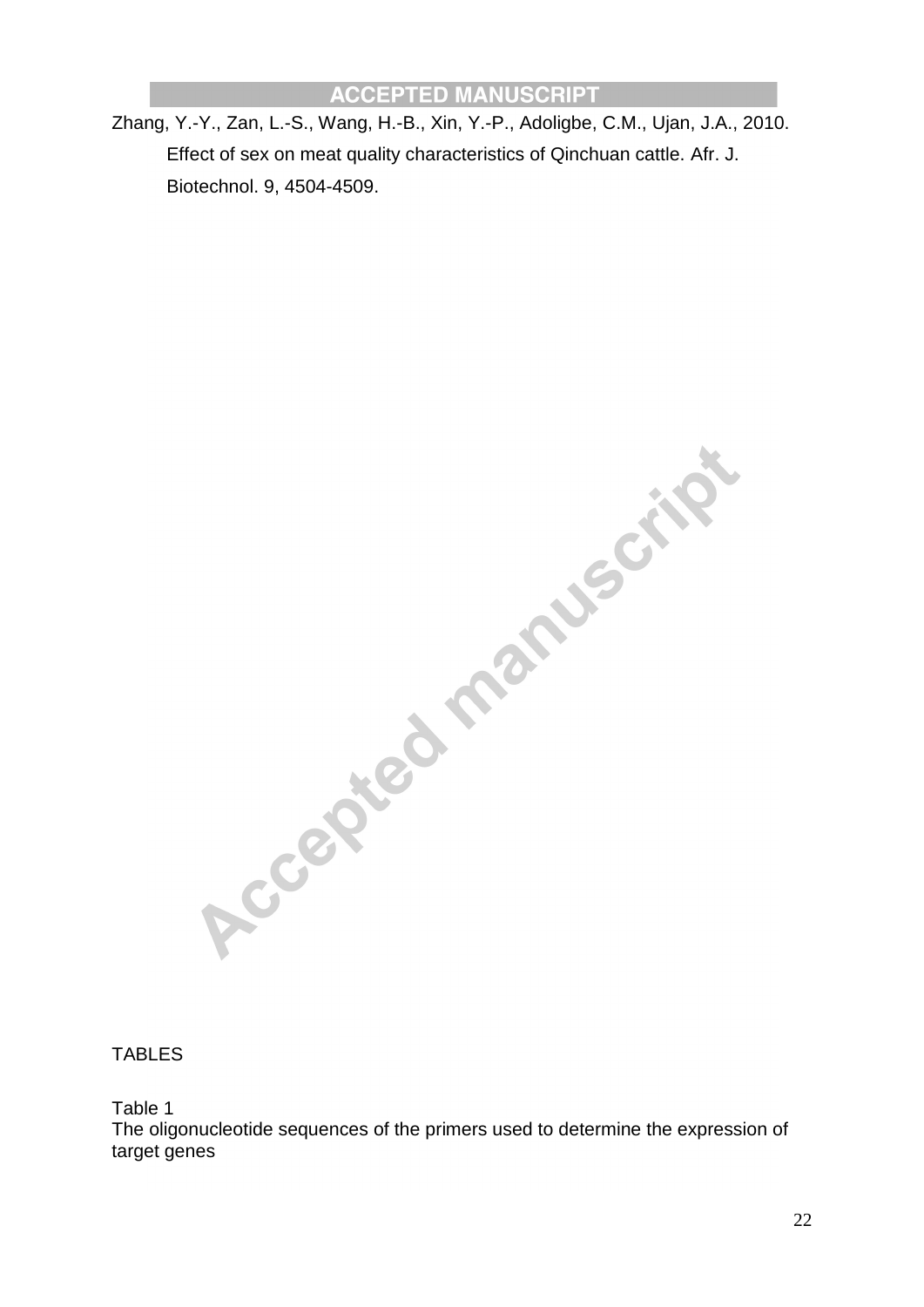| <b>ACCEPTED MANUSCRIPT</b> |                   |                     |            |                 |                            |
|----------------------------|-------------------|---------------------|------------|-----------------|----------------------------|
| Target                     | Gene              | Accession           |            | Tm <sup>2</sup> |                            |
| Gene                       | Symbol            | number <sup>1</sup> | Primer     | $(^{\circ}C)$   | Nucleotide sequence 5'-3'  |
| µ-Calpain                  | CAPN1             | NM 174259           | Sense      | 56.5            | CGCCTCCCTTACCCTCAAT        |
|                            |                   |                     | Anti-sense | 56.8            | CATCCACCCACTCACCAAAC       |
| m-Calpain                  | CAPN <sub>2</sub> | NM 001103086        | Sense      | 56.7            | AACGACTTCCTGAGACACTATTC    |
|                            |                   |                     | Anti-sense | 56.7            | <b>GCCTCCAGTTCCCATCCAT</b> |
| Calpain-3                  | CAPN3             | NM 174260           | Sense      | 57.2            | AAAGACAACACAAGCCCTGATAA    |
|                            |                   |                     | Anti-sense | 57.3            | <b>ATTGCCGCTGTTCCTCACT</b> |
| Calpastatin                | <b>CAST</b>       | AF159246            | Sense      | 55.9            | CAGCGTGACAACAAAGAACTT      |
|                            |                   |                     | Anti-sense | 56.2            | GACTTTATCCTCTACGGGTTTATTC  |

<sup>1</sup>The primers were designed by Primerdesign Ltd. (Southampton, UK).

 $2$ The annealing temperature of 60 °C was used for all PCR reactions.

**Procepted manuscript**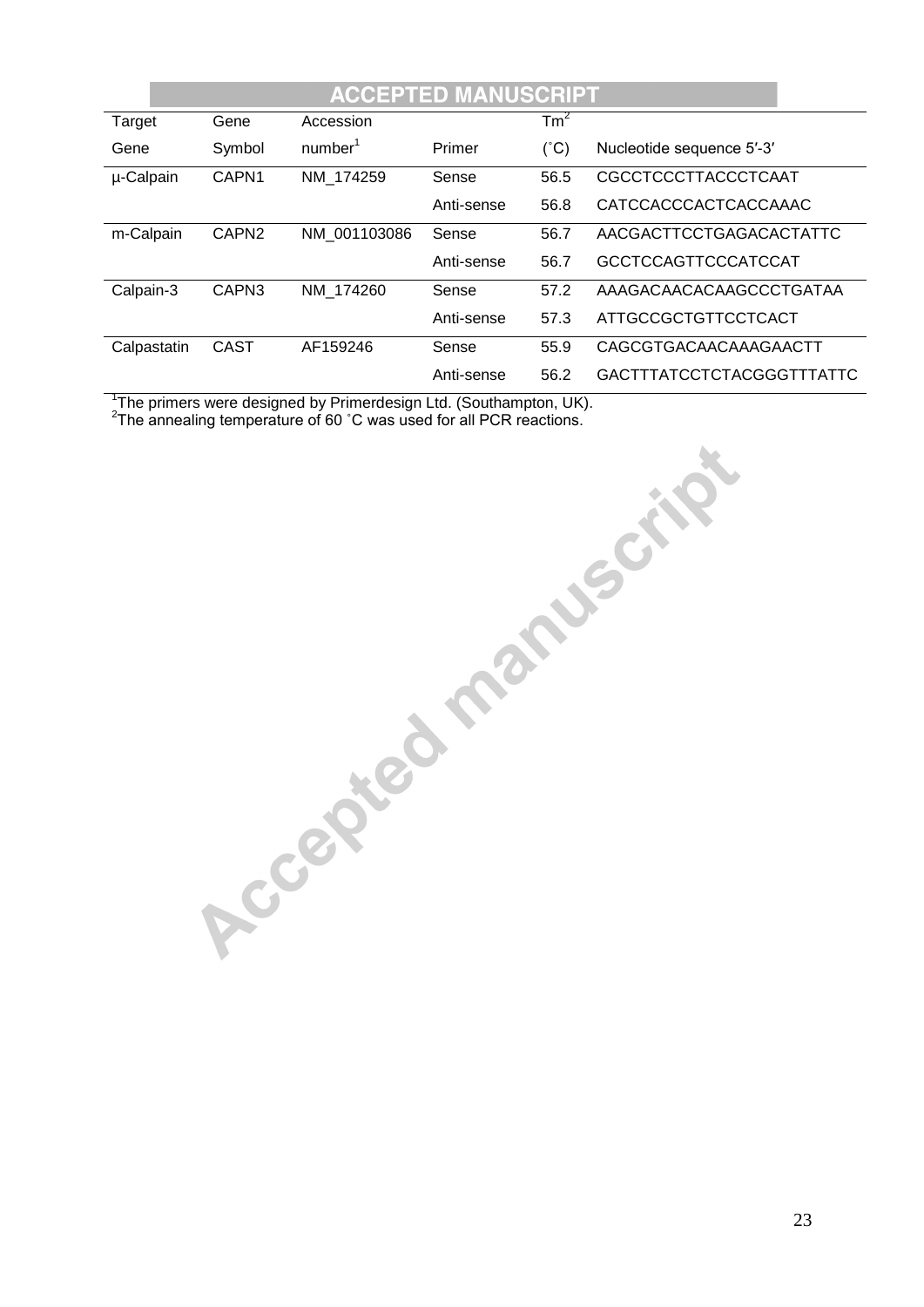## Table 2

The effects of gender and muscle type on the mRNA levels of the calpain system genes

|                    | Bulls $(n=6)$     |                          | Heifers $(n=6)$          |                 |                   | Steers $(n=6)$           |           | P-Value   |             |  |
|--------------------|-------------------|--------------------------|--------------------------|-----------------|-------------------|--------------------------|-----------|-----------|-------------|--|
| <b>Target Gene</b> | LТ                | <b>SM</b>                | LT.                      | <b>SM</b>       | LT                | <b>SM</b>                | Gender    | Muscle    | Interaction |  |
| µ-Calpain          | $0.10a \pm 0.003$ | $0.10a \pm 0.003$        | 0.09 <sub>b±</sub> 0.003 | $0.09b+0.003$   | $0.11a \pm 0.003$ | $0.10a \pm 0.003$        | ***       | <b>NS</b> | <b>NS</b>   |  |
| m-Calpain          | $0.09 + 0.002$    | $0.09 + 0.003$           | $0.09 + 0.003$           | $0.09 + 0.003$  | $0.10+0.002$      | $0.09 + 0.003$           | <b>NS</b> | <b>NS</b> | <b>NS</b>   |  |
| Calpain-3          | $0.11a \pm 0.003$ | $0.11a \pm 0.005$        | $0.09$ b± $0.003$        | $0.10b+0.004$   | $0.11ab + 0.003$  | $0.10$ ab+0.004          | $***$     | <b>NS</b> | <b>NS</b>   |  |
| Calpastatin        | $0.09b \pm 0.003$ | 0.09 <sub>b±</sub> 0.004 | 0.09 <sub>b±</sub> 0.003 | $0.09b + 0.004$ | $0.11a \pm 0.003$ | 0.09 <sub>b±</sub> 0.004 | *         | 0.06      | 0.04        |  |

 $\sqrt{2}$  $\overline{\phantom{a}}$ 

a,b, Means within the same row that do not have a common superscript letter were significantly different  $(P < 0.05)$ .

LT: *Longissimus thoracis* muscle

SM: *Semimembranosus* muscle

The values are Means ± SEM of relative gene expression levels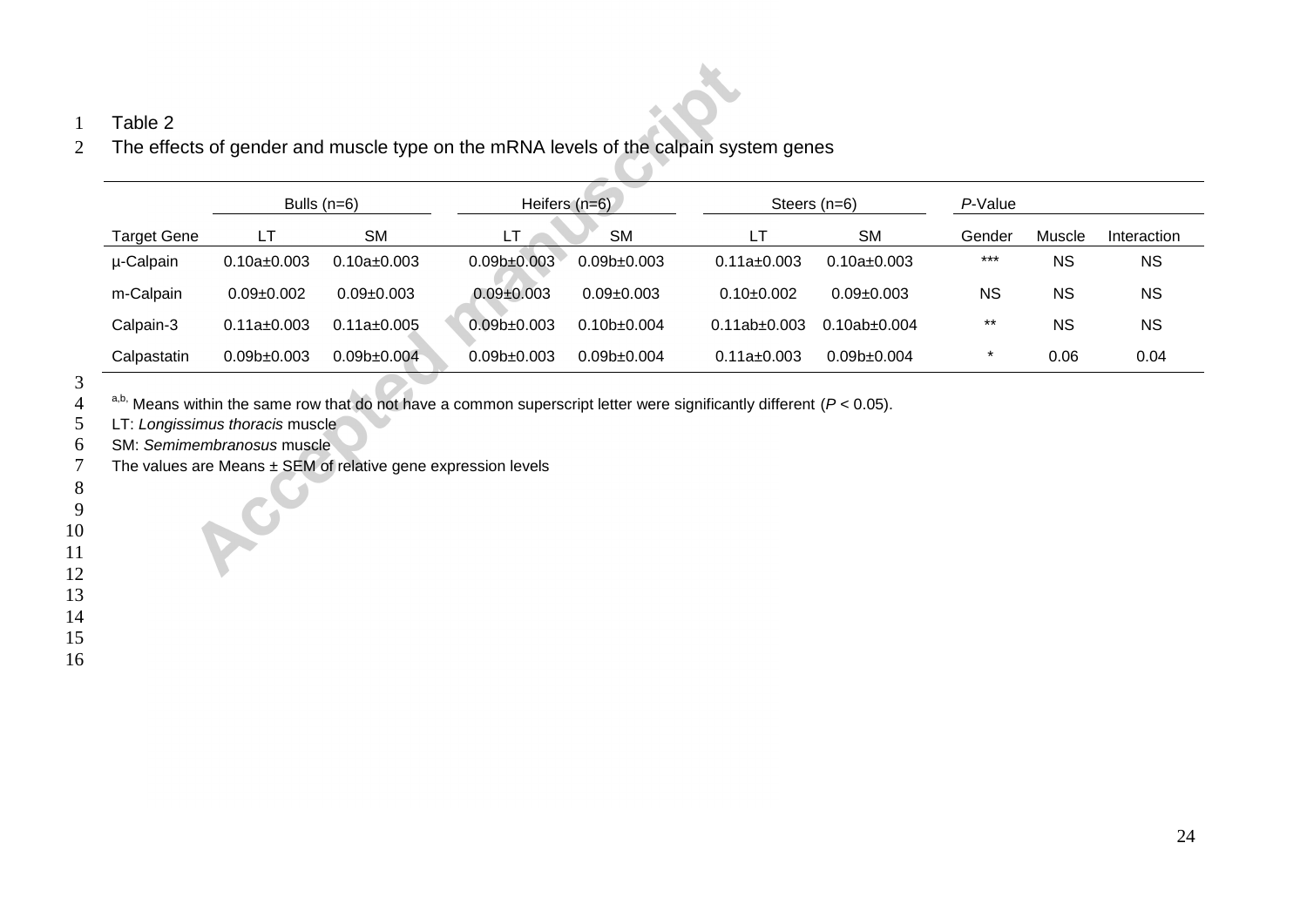## Table 3

The means and SEM for the age at slaughter, liveweight and carcass data of bulls, heifers and steers

| Parameter                  |                           | Gender              |                       |       |
|----------------------------|---------------------------|---------------------|-----------------------|-------|
|                            | <b>Bulls</b>              | <b>Heifers</b>      | <b>Steers</b>         |       |
|                            | $(n = 6)$                 | $(n = 6)$           | $(n = 6)$             | p     |
| Age at slaughter, d        | $547.17^{\circ} \pm 2.09$ | $889.00^a \pm 0.63$ | $764.33^{b} \pm 2.04$ | 0.001 |
| Liveweight, kg             | $571.58 \pm 20.11$        | $551.75 \pm 6.08$   | $546.25 \pm 17.51$    | 0.506 |
| Carcass weight, kg         | $319.58 \pm 10.75$        | $301.27 \pm 5.18$   | $296.80 \pm 11.51$    | 0.236 |
| Dressing percentage,       |                           |                     |                       |       |
| $\%$                       | $55.93^{\circ} \pm 0.29$  | $54.59^b \pm 0.51$  | $54.27^b \pm 0.41$    | 0.030 |
| EUROP fatness <sup>1</sup> | $3.42^b \pm 0.15$         | $4.80^a \pm 0.23$   | $3.92^b \pm 0.08$     | 0.001 |
| <b>EUROP</b>               |                           |                     |                       |       |
| conformation <sup>1</sup>  | $2.17 \pm 0.17$           | $2.00 \pm 0.01$     | $2.00 \pm 0.01$       | 0.391 |
| $pH_0$                     | $-X$                      | $6.30^{b} \pm 0.12$ | $7.00^a \pm 0.06$     | 0.001 |
| $pH_{2d}$                  | $-\chi$                   | $5.24^b \pm 0.24$   | $6.48^a \pm 0.10$     | 0.002 |
| $pH_{7d}$                  | $5.86 \pm 0.04$           | $5.85 \pm 0.09$     | $5.72 \pm 0.03$       | 0.190 |

a,b,c Means within the same row that do not have a common superscript letter were significantly different (*P* < 0.05).

<sup>1</sup>The fatness and conformation scores of EUROP classification system were converted to numerical scores. A higher number indicates a better conformation or higher carcass fatness level.

<sup>x</sup> pH readings for bull carcasses at time of slaughter and the day after were not available.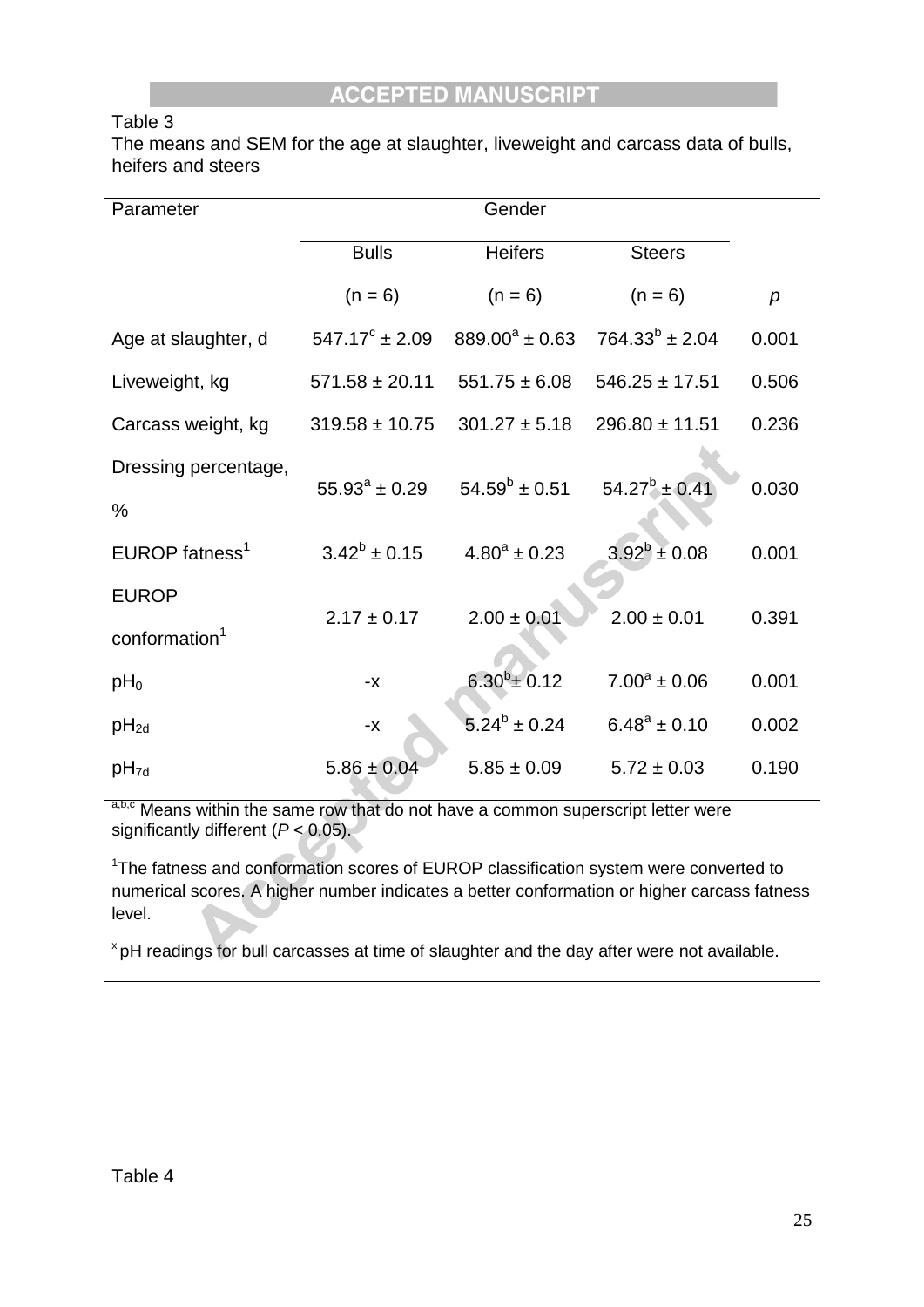The means and SEM for the WBSF values (N) of the *Longissimus thoracis* and *Semimembranosus* among bulls, heifers and steers at various *post mortem*-aging periods

|                      | Gender                 |                                             |                                |  |
|----------------------|------------------------|---------------------------------------------|--------------------------------|--|
|                      | <b>Bulls</b>           | <b>Heifers</b>                              | <b>Steers</b>                  |  |
| Variables            | $(n = 6)$              | $(n = 6)$                                   | $(n = 6)$                      |  |
| Longissimus thoracis |                        |                                             |                                |  |
| Aging period         |                        |                                             |                                |  |
| 7d                   | $30.03aXY + 2.54$      | $39.30bcXY + 2.40$                          | $31.88abXY + 2.45$             |  |
| 14d                  | $25.78aYZ + 2.17$      | $32.82bcYZ + 2.05$                          | $31.87abYZ + 2.09$             |  |
| 21d                  | $23.15aZ + 2.03$       | $32.40$ bcZ $\pm$ 1.92                      | $27.40abZ \pm 1.96$            |  |
| 28d                  | $23.80aZ \pm 1.88$     | $31.64$ bcZ $\pm$ 1.78                      | $25.29abZ \pm 1.82$            |  |
| 35d                  | $23.82aZ \pm 1.61$     | $30.94$ bcZ ± 1.52                          | $25.03abZ \pm 1.55$            |  |
| Semimembranosus      |                        |                                             |                                |  |
| Aging period         |                        |                                             |                                |  |
| 7d                   | $36.93$ bW $\pm 1.89$  | $38.87 \text{cW} \pm 1.78$                  | 39.47cW ± 1.82                 |  |
| 14d                  | $36.61$ bWX $\pm$ 1.30 | $38.51 \text{c} \text{W} \text{X} \pm 1.23$ | $39.34 \text{c}$ WX $\pm 1.26$ |  |
| 21d                  | $34.74$ bWX $\pm$ 1.76 | $36.06$ cW $X \pm 1.66$                     | $36.20$ cWX $\pm$ 1.70         |  |
| 28d                  | $30.07$ bWY $\pm$ 1.59 | $34.87$ cWY $\pm$ 1.50                      | $37.56$ cWY $\pm$ 1.53         |  |
| 35d                  | $27.80$ bYZ $\pm$ 0.96 | $34.03cYZ \pm 0.91$                         | $29.65cYZ \pm 0.93$            |  |

a,b,c,d – Means without a common superscript indicate significant differences between each gender and muscle type (*P* < 0.05).

W,X,Y,Z – Means without a common superscript indicate significant differences between each postmortem aging period and muscle type (*P* < 0.05).

| P-values for: |  |
|---------------|--|
|               |  |

| <b>Effects of Gender:</b>            | 0.001   |  |
|--------------------------------------|---------|--|
| <b>Effects of Muscle:</b>            | < 0.001 |  |
| Effects of post mortem Aging:        | < 0.001 |  |
| Gender x Muscle:                     | 0.04    |  |
| Gender x Post mortem Aging:          | 0.63    |  |
| Muscle x Post mortem Aging:          | 0.04    |  |
| Gender x Muscle x Post mortem Aging: | 0.28    |  |
|                                      |         |  |